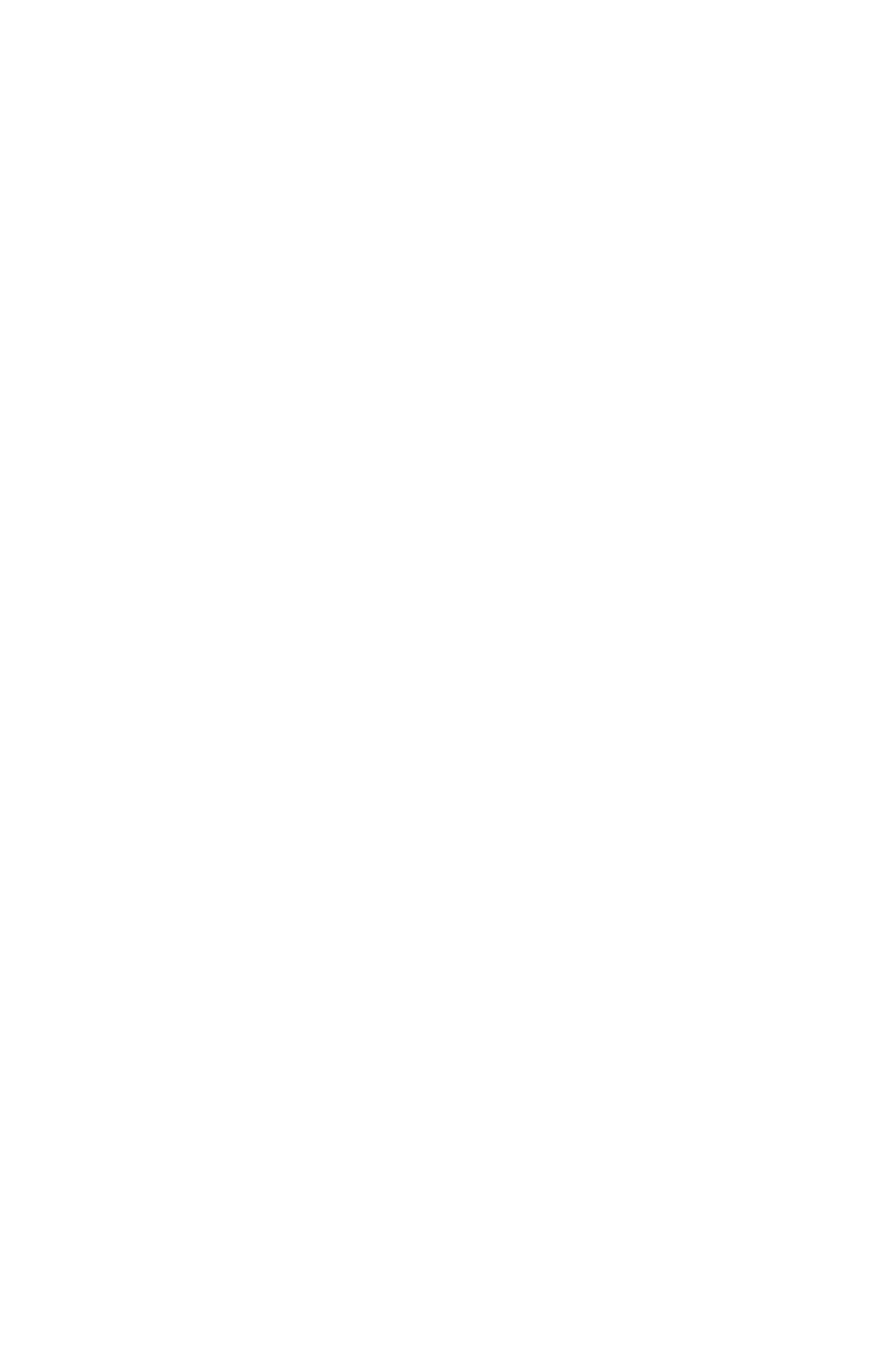# **TABLE OF CONTENTS**

Prepared by United Way of Northeast Mississippi © 2022

This guide is a collection of resources in Chickasaw, Itawamba, Lee, Monroe, Pontotoc, Prentiss, Tishomingo, and Union counties. If you know of a resource not listed or a change in listed information, please share with robin@unitedwaynems.org or call us at 662-841-9133 for inclusion in our next update. Listing in this guide is not an endorsement by United Way.

Download additional copies of this guide at **unitedwaynems.org/helpguide**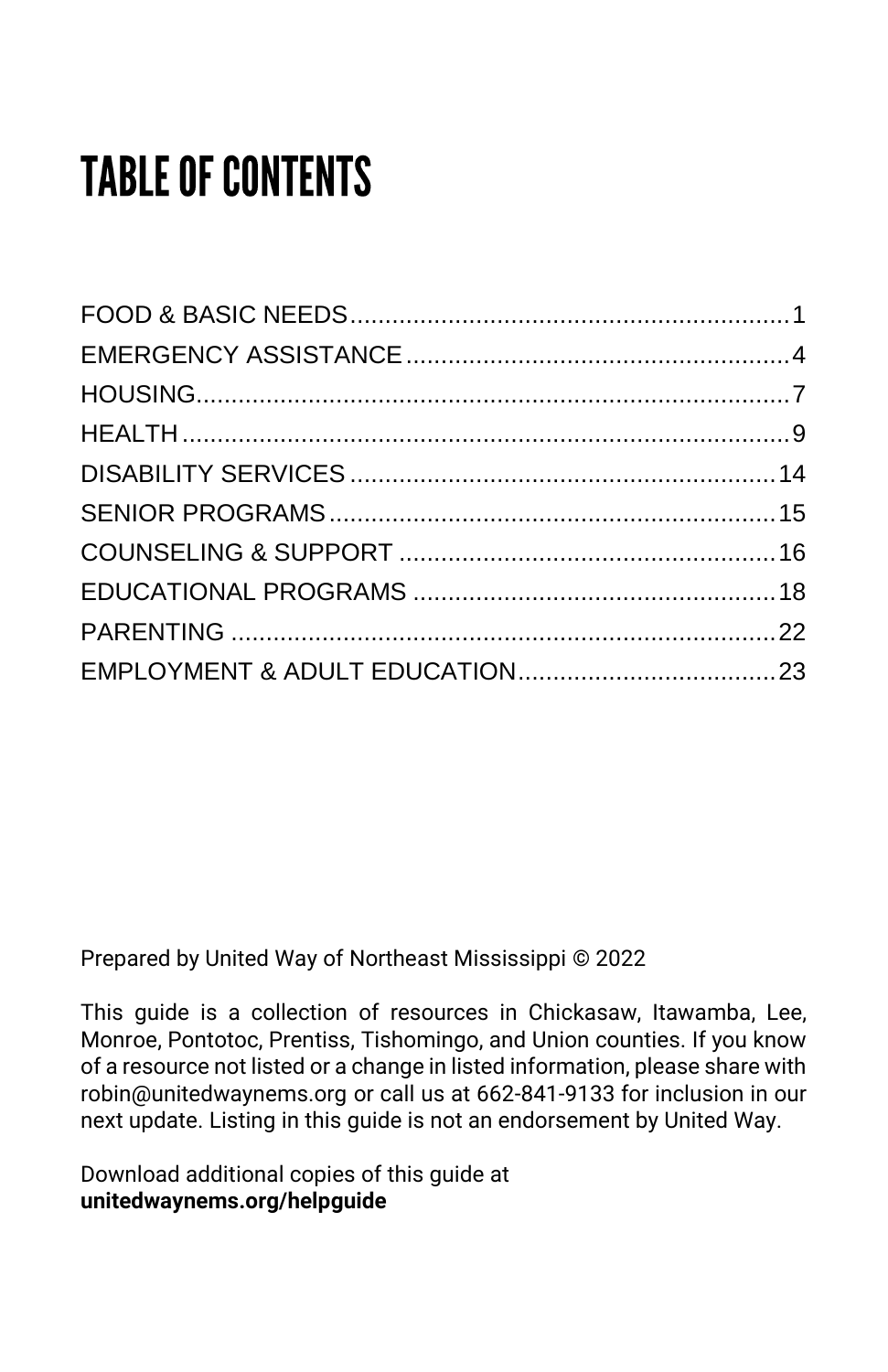# <span id="page-3-0"></span>**FOOD & BASIC NEEDS**

#### **Chickasaw County**

# **Mission Okolona**

Food pantry serving Chickasaw County

- 9 111 Church Street, Okolona, MS 38860
- 662-401-8198
- facebook.com/missionokolona2020

# **Salvation Army - Chickasaw County**

Emergency assistance with food, rent, utilities, and medical needs

- **9 114 West Washington Street,** Houston, MS 38851
- 662-456-0070 662-236-2260

salvationarmyusa.org

#### **Itawamba County**

#### **Fulton United Methodist Food Pantry**

Food pantry serving Itawamba County PO Box 907, Fulton, MS 38843  $662-862-9530$ 

fultonunitedmethodist.net/food pantry

### **Itawamba United Methodist Food Pantry West**

Food Pantry serving Itawamba County 5905 Highway 363, Mantachie, MS 38855

 $662 - 282 - 4323$ 

#### **Lee County**

# **Baldwyn First United Methodist Church**

- Food pantry serving the Baldwyn area 312 West Main Street, Baldwyn, MS 38824
- 
- 662-365-5818
- facebook.com/Baldwyn-First-United- Methodist-Church

#### **Emmanuel Church of God in Christ Food Pantry**

- Food pantry serving the Tupelo area
- 9 1208 North Green Street, Tupelo, MS 38804
- $662 488 7419$
- emmanuelcogic.net

#### **F.A.I.T.H. Food Pantry**

Food pantry serving the Nettleton,

Shannon, and Verona school districts

- 172 Verona Avenue, Nettleton, MS 38858
- $662 401 2958$
- nettfaithfoodpantry.com

# **Helping Hands (FUMC Tupelo)**

Food pantry serving the Tupelo area

- 9 314 South Church Street, Tupelo, MS 38804
- 662-690-8100
- fumctupelo.com

# **Jericho Bread of Life Food Pantry**

Food pantry serving the Guntown area

- 9 2179 County Road 171, Guntown, MS 38849
- $662 365 2504$
- $\bigoplus$  jerichobaptistchurch.info

# **Junior Auxiliary of Tupelo**

Medical care, clothing, tutoring, weekend food bags, scholarships, CPR classes, summer camps for students PO Box 673, Tupelo, MS 38802  $\bigcirc$  jatupelo.com

#### **LIFT, Inc.**

Financial assistance with rent, employment needs, utilities

- 9 2577 McCullough Boulevard, Belden, MS 38826
- $662 842 9511$
- **<sup>⊕</sup>** access.ms.gov

# **Meals on Wheels (Lee County)**

Meal delivery for seniors 60+ years of age

- 9 2800 West Main Street, Tupelo, MS 38801
- 662-844-1441
- mss.org/services-inhome.aspx

#### **Mobile Manna**

- Mobile hot meal ministry
- 9 122 River Run, Tupelo, MS 38801
- $662 640 5678$
- facebook.com/mobilemannatupelo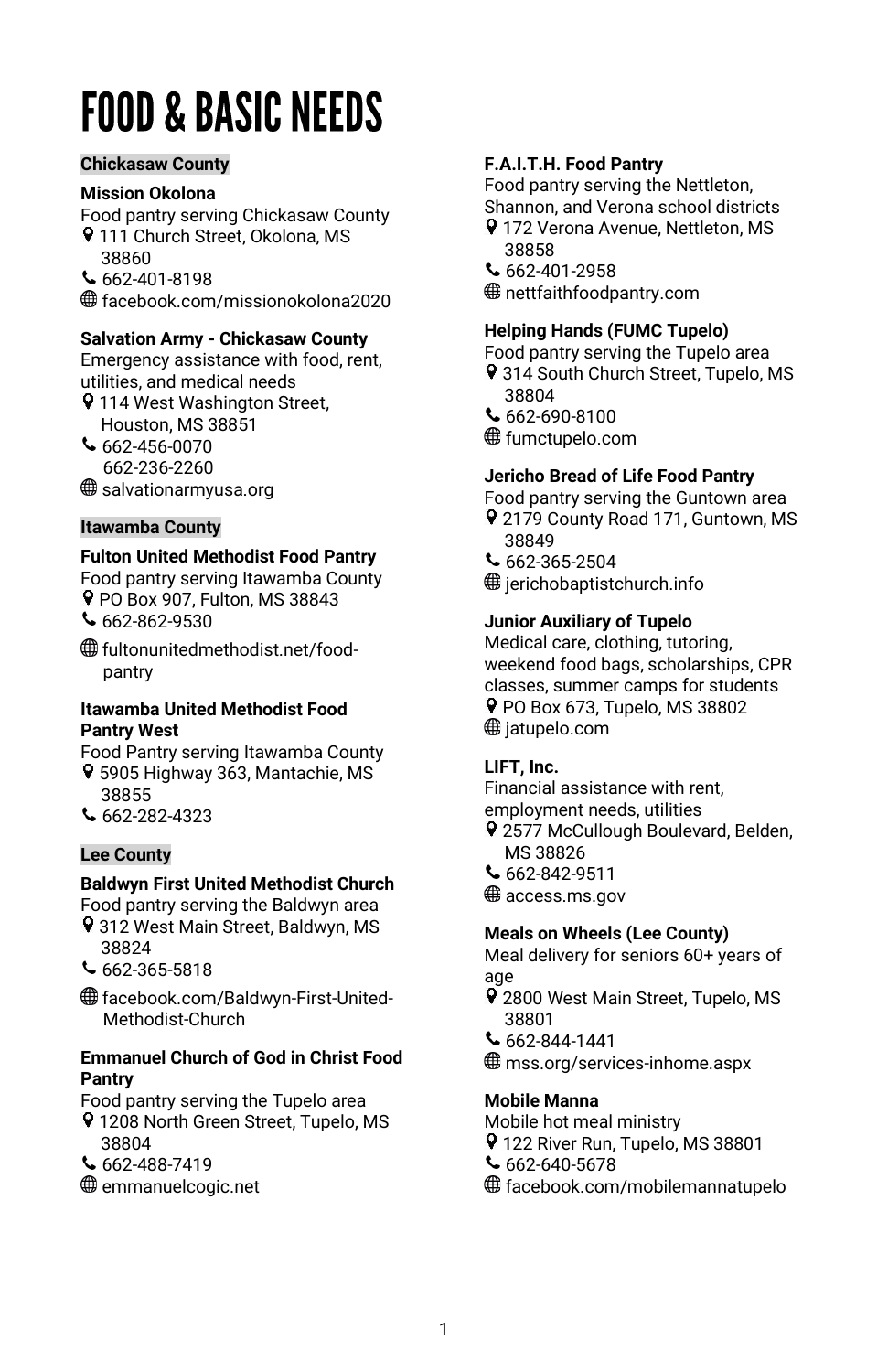# **Saints' Brew**

Weekday breakfast program for the food insecure and homeless community in Tupelo

- 9 608 West Jefferson Street, Tupelo, MS 38804
- 662-842-4386

allsaintstupelo.com

# **Salvation Army**

Emergency assistance with food, rent, utilities, and medical needs; homeless shelter; daily lunch and dinner

- 9 527 Carnation Street, Tupelo, MS 38804
- 662-842-9222 662-680-2757
- salvationarmyusa.org

# **St. Luke Food Pantry**

Food pantry serving the Tupelo area

- 9 2653 South Eason Boulevard, Tupelo, MS 38804
- $662 687 4500$
- **<sup>●</sup>** stlukefoodpantry.org

# **The Refuge Foster Care Closet**

Gently used clothing and essentials for children in foster care and support for foster families

- 9 3528 McCullough Boulevard, Belden, MS 38826
- 662-869-7778
- facebook.com/therefugetupelo

#### **Weekend Backpack Program (FUMC Tupelo)**

Provides food for food-insecure children to have on weekends during the school year

- 9 412 West Main Street, Tupelo, MS 38801
- $662 841 0672$  662-312-1395 fumctupelo.com

#### **Monroe County**

#### **Amory Food Pantry**

Food pantry serving the Amory area 9 123 South Main Street, Amory, MS

- 38821
- $662 305 5551$
- facebook.com/amoryfoodpantry

# **Amory Meals on Wheels**

Meal delivery for seniors 60+ years of age

- 9 123 South Main Street, Amory, MS 38821
- $662 315 4022$

# **Loaves and Fishes Food Pantry**

Food pantry serving the Aberdeen area

- 200 East Canal Street, Aberdeen, MS 39730
- 662-813-3500
- facebook.com/loavesandfishes foodpantry

#### **Saint Mark Church of God in Christ Food Pantry**

Food pantry serving Monroe County

- 10174 Lake Lilley Road, Prairie, MS 39756
- 662-425-0700

# **Smithville Helping Hands Food Pantry**

Food pantry serving Monroe County

- 9 60139 Stafford Road, Smithville, MS 38870
- $662 315 8495$

# **Pontotoc County**

# **Ashley's Angels**

Clothing, shoes, and Christmas gifts for children in need

- 9 5551 Friendship Road, Pontotoc, MS 38863
- $662 760 6507$
- ashleyangels.org

#### **Churches United Food Depot of Pontotoc County**

Food pantry serving Pontotoc

- 9 24 South Liberty Street, Pontotoc, MS 38863
- 662-419-3673

#### **Pontotoc County Baptist Association Food Pantry**

Food pantry serving Pontotoc County

- 254 Highway 15 North, Pontotoc, MS 38863
- 662-489-1251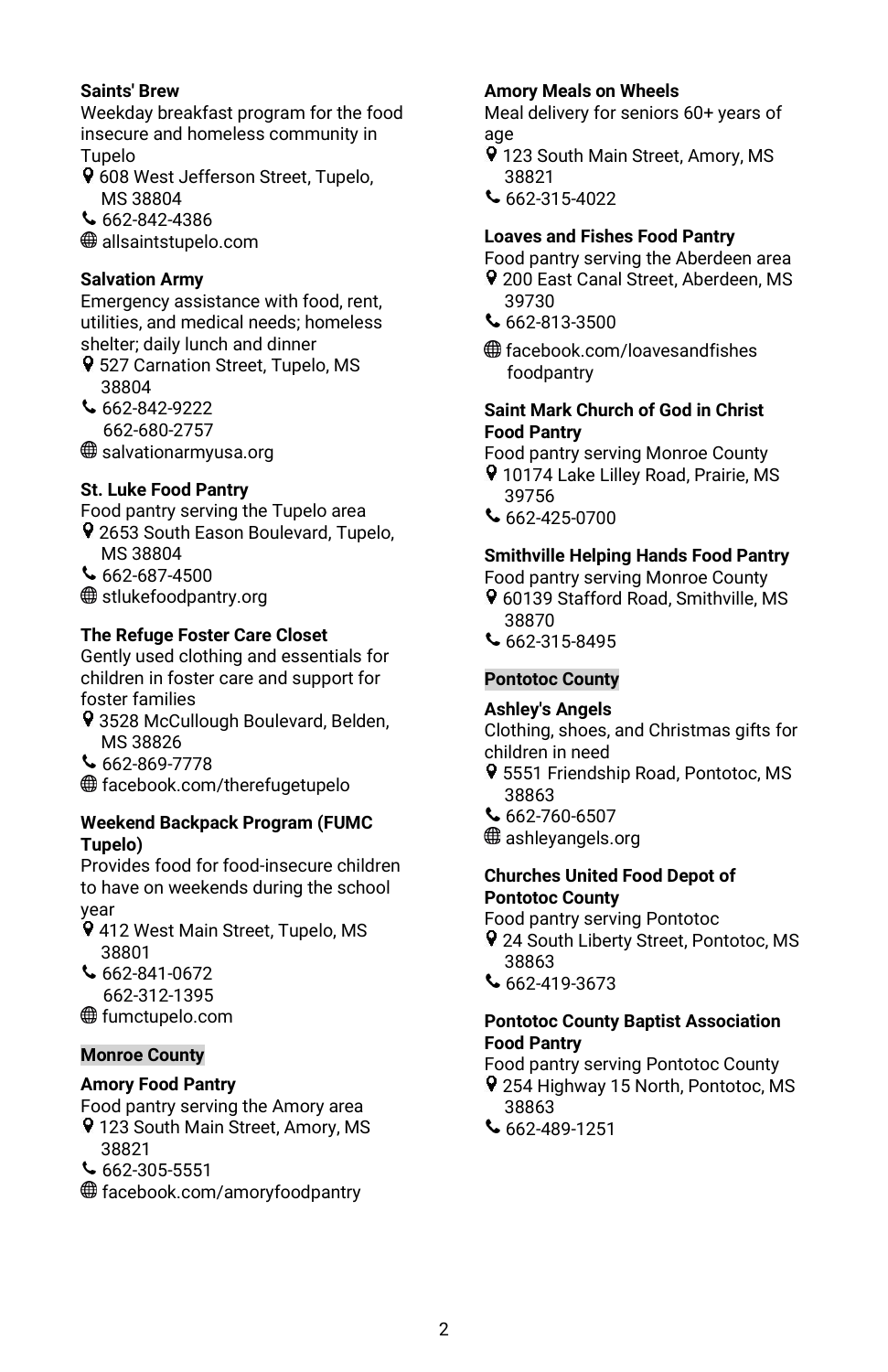### **Salvation Army - Pontotoc County**

Emergency assistance with food, rent, utilities, and medical needs

- 9 303 West Reynolds Street, Pontotoc, MS 38863
- $662 509 9400$ 662-236-2260

salvationarmyusa.org

# **Prentiss County**

# **Baldwyn First United Methodist Church**

- Food pantry serving the Baldwyn area 9 312 West Main Street, Baldwyn, MS
- 38824
- 662-365-5818
- facebook.com/Baldwyn-First-United- Methodist-Church

# **Prentiss County Baptist Association Food Ministry**

- Food pantry serving Prentiss County 9 400 Marietta Street, Booneville, MS
- 38829
- $662 728 6132$
- facebook.com/prentissbaptist

# **Tishomingo County**

#### **Backpack Ministry of Tishomingo County**

Weekend backpack food program for children in Tishomingo County Schools 70 County Road 407, Iuka, MS 38852  $662 - 423 - 8517$ 

facebook.com/Backpack-Ministry-of- Tishomingo-County

#### **Belmont United Methodist Church Food Pantry**

Food pantry serving Tishomingo County; assists with clothes, mattresses, beds, and paying bills

9 11 Front Street, Belmont, MS 38827

 $662 - 454 - 7375$ 

belmontumc.net

# **Food Depot of Tishomingo County**

Food Pantry serving Tishomingo County 9 1701 Paul Edmondson Drive, Iuka, MS

- 38852
- 662-279-4184

# **Helpful Samaritan Food Pantry**

Food pantry serving Tishomingo County 9 119 Eastport Street, luka, MS 38852

- 662-279-1678
- facebook.com/Helpful-Samaritan- Food-Pantry-Iuka-Mississippi

# **Union County**

# **Good Samaritan Center of Union County**

Food pantry serving Union County; limited assistance with rent and utilities

- 845 B Sam T. Barkley Drive, New Albany, MS 38652
- $662 534 0931$
- facebook.com/Union-County-Good- Samaritan

# **Helping Hands of Union County**

Projects to benefit children in the New Albany and Union County school districts

facebook.com/helpinghandsunion county

#### **Regional**

#### **Hunger Coalition of Northeast Mississippi**

Works with food pantries, hot meal providers, and in-school programs to build capacity and to educate the public about food insecurity

- 9 213 West Main Street, Suite 200, Tupelo, MS 38804
- 662-432-1894
- hungercoalitionnems.org

# **Three Rivers Area Agency on Aging**

Home-delivered meals, in-home assistance, other programs for senior adults

- 9 75 South Main Street, Pontotoc, MS 38863
- $662 489 2415$
- **<sup>⊕</sup>** trpdd.com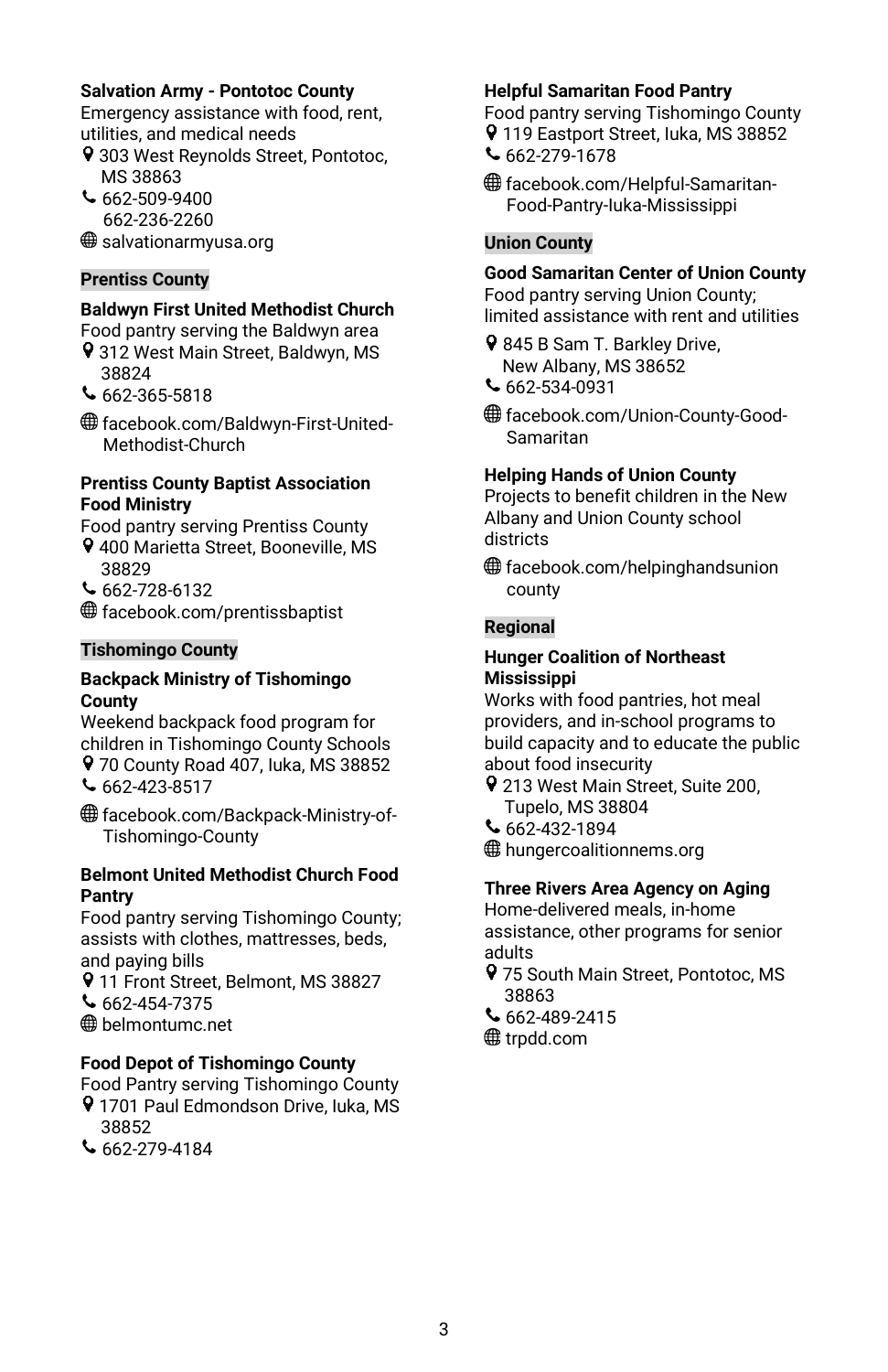# **Statewide**

#### **Women, Infants, and Children Food Program (WIC) -**

Food program for pregnant, breastfeeding, and postpartum women, infants, children under 5 years **<sup>⊕</sup>** msdh.ms.gov

# **Aberdeen**

- 9 109 South Chestnut Street. Aberdeen, MS 39730  $662 - 369 - 8580$
- **Amory**
- 403 South Main Street, Amory, MS 38821
- 662-256-8833

# **Houston**

- 202 Industrial Drive, Houston, MS 38851
- 662-456-5446

# **Itawamba County**

- 9 503 Lindsey Street, Fulton, MS 38843
- 662-862-4686

# **Lee County**

- 9 532 South Church Street, Tupelo, MS 38801
- 662-841-9096

# **Okolona**

- 9 400 North Church Street, Okolona, MS 38860
- $662 447 3686$

# **Pontotoc County**

- 9 340 Legion Lane, Pontotoc, MS 38863
- 662-489-6169

# **Prentiss County**

- 2405 East Chambers Drive, Booneville, MS 38829
- 662-728-3212

# **Tishomingo County**

- 9 1250 Bettydale Drive, luka, MS 38852
- $662 423 3148$

# **Union County**

- 9 207 Carter Avenue, New Albany, MS 38652
- 662-534-4131

# **Diaper Bank of the Delta**

Diapers, wipes, books, period products, and other infant and toddler related items to families in financial or disaster crisis

- 520C Ritchie Avenue, PO Box 252, Clarksdale, MS 38614
- 662-351-3844
- deltadiapers.com

# **Mississippi Food Network**

Food, backpack program, at-risk snack program, summer food service program

- 440 West Beatty Street, Jackson, MS 39201
- 601-353-7286

**⊕** msfoodnet.org

# <span id="page-6-0"></span>**EMERGENCY ASSISTANCE**

# **Chickasaw County**

#### **Salvation Army - Chickasaw County**

Emergency assistance with food, rent, utilities, and medical needs

- **9 114 West Washington Street,** Houston, MS 38851
- 662-456-0070
- 662-236-2260
- salvationarmyusa.org

#### **Lee County**

# **LIFT, Inc.**

Financial assistance with rent,

employment needs, utilities

- 9 2577 McCullough Boulevard, Belden, MS 38826
- 662-842-9511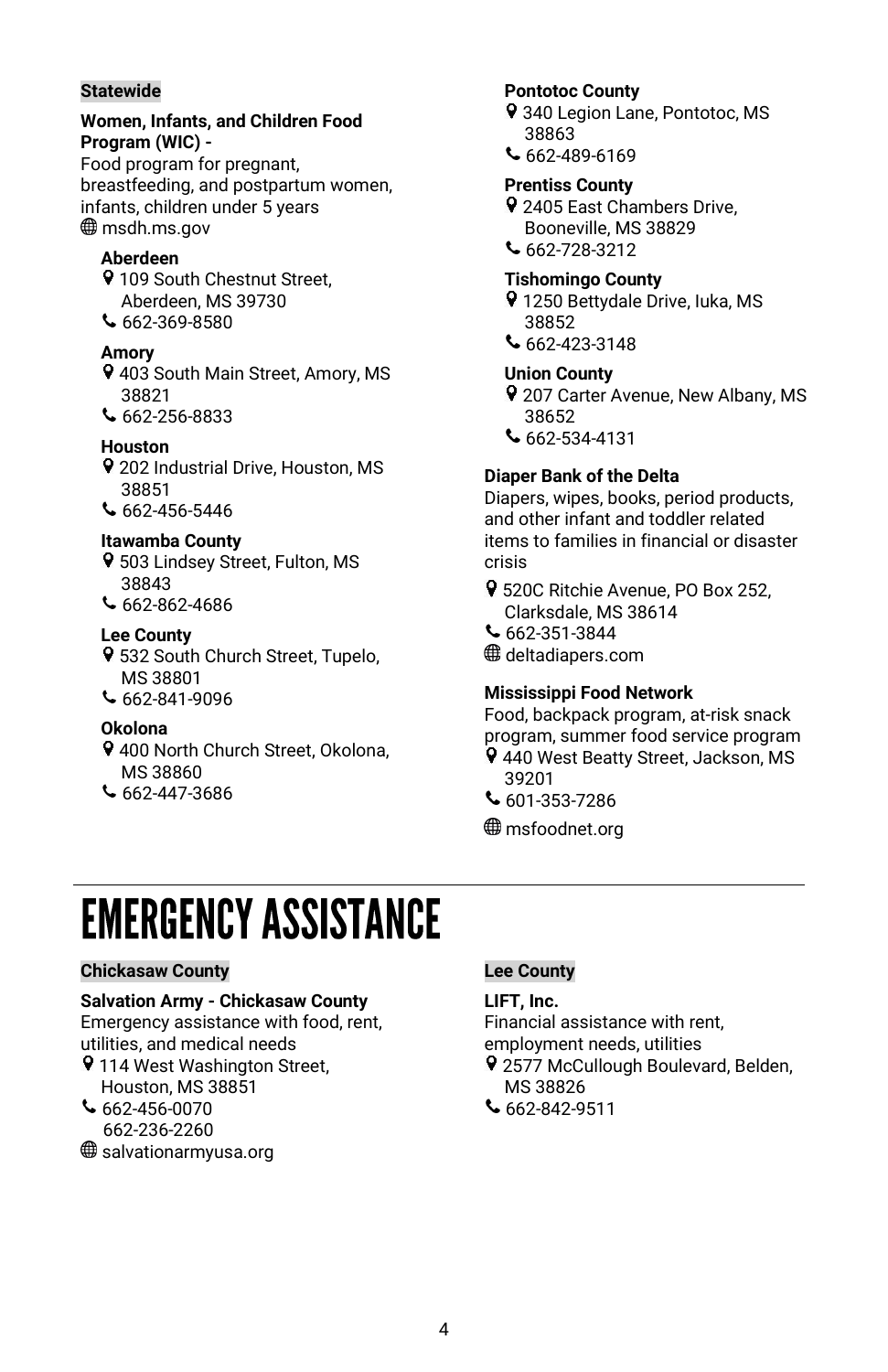# **Salvation Army**

Emergency assistance with food, rent, utilities, and medical needs; homeless shelter; daily lunch and dinner

- 9 527 Carnation Street, Tupelo, MS 38804
- 662-842-9222 662-680-2757

salvationarmyusa.org

# **Shepherd's Hands, Inc.**

Helps fund urgent needs of surrounding organizations that serve at-risk women and children

9 207 East Franklin Street, Tupelo, MS 38804

662-213-6106

sheperdshandstupelo.com

# **The Sunday Fund at Traceway**

Financial assistance for residents of Methodist Senior Services communities 9 2800 West Main Street, Tupelo, MS

- 38801
- 662-844-8977
- **⊕** mss.org

# **Monroe County**

# **CHANGE Amory**

Financial assistance with utility bills, housing, medicine, and other emergency expenses

- 9 401 8th Avenue South, Amory, MS 38821
- 662-491-1022

changeamory.wordpress.com

# **Salvation Army**

Emergency assistance with food, rent, utilities, and medical needs; homeless shelter; daily lunch and dinner

- 9 527 Carnation Street, Tupelo, MS 38804
- $662 842 9222$ 662-680-2757
- salvationarmyusa.org

# **Pontotoc County**

#### **Salvation Army - Pontotoc County**

Emergency assistance with food, rent, utilities, and medical needs

- 9 303 West Reynolds Street, Pontotoc, MS 38863
- 662-509-9400 662-236-2260
- salvationarmyusa.org

# **Prentiss County**

# **Salvation Army**

Emergency assistance with food, rent, utilities, and medical needs; homeless shelter; daily lunch and dinner

- 9 527 Carnation Street, Tupelo, MS 38804
- 662-842-9222 662-680-2757
- salvationarmyusa.org

# **Tishomingo County**

#### **Belmont United Methodist Church Food Pantry**

Food pantry serving Tishomingo County; assists with clothes, mattresses, beds, and paying bills

- 9 11 Front Street, Belmont, MS 38827
- 662-454-7375
- belmontumc.net

# **Union County**

**Good Samaritan Center of Union County** Food pantry serving Union County; limited assistance with rent and utilities

9 845 B Sam T. Barkley Drive. New Albany, MS 38652  $\mathsf{662}$ -534-0931

facebook.com/Union-County-Good- Samaritan

#### **Salvation Army**

Emergency assistance with food, rent, utilities, and medical needs; homeless shelter; daily lunch and dinner

- 9 527 Carnation Street, Tupelo, MS 38804
- 662-842-9222 662-680-2757

salvationarmyusa.org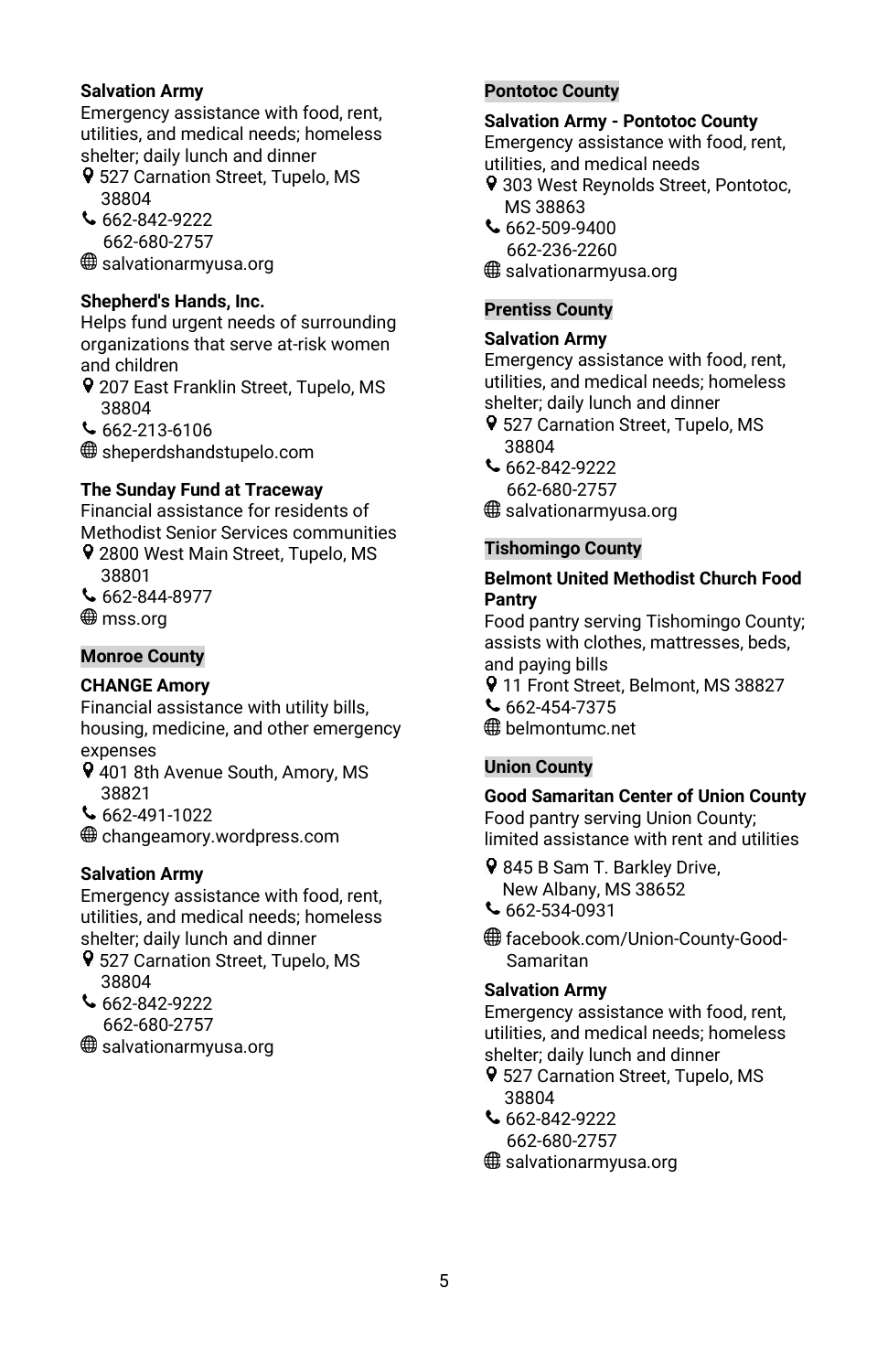# **Regional**

#### **American Red Cross, North Mississippi Chapter**

Assistance for victims of disasters, service to military personnel and their families, lifesaving education and training

9 4127 Westside Drive, Tupelo, MS 38801

 $662 - 842 - 6101$ **⊕** redcross.org

# **Angels Resource Center**

Job search and applications, resume building, homeless referral, free clinic referral, crisis and life resources

9 1800 West Main Street, Suite 115, Tupelo, MS 38801

 $662 - 260 - 2972$ 

facebook.com/angelsresourcecenter

# **Faith Haven, Inc.**

Emergency care for children, birth to eighteen years who have been abused, neglected, or abandoned P PO Box 835, Tupelo, MS 38802  $662 - 844 - 7091$ faithhaventupelo.org

# **Falling Through the Cracks**

Assistance for single working parents struggling to make ends meet

- c/o CREATE Foundation, PO Box 1053, Tupelo, MS 38802
- $662 397 6690$

#### **NEWMS (New Expectations for Women in Mississippi)**

Helps women from all backgrounds have the tools to face challenges and find solutions PO Box 422, Belden, MS 38826

833-433-6253 **⊕** newms.info

# **North Mississippi Kidney Foundation**

Emergency assistance for people receiving dialysis treatments in an outpatient facility 9 308 Hwy 8W, Aberdeen, MS 39730  $662 - 369 - 6149$ 

facebook.com/northmiss.kidney foundation

### **S.A.F.E., Inc.**

Counseling and shelter for victims of domestic violence and sexual assault P PO Box 985, Tupelo, MS 38802

- 662-841-9105 800-527-7233 (Crisis Hotline)
- safeshelter.net

# **Sally Kate Winters Family Services**

Emergency shelter for children birth to 17; runaway and homeless youth services; transitional living services for young adults; respite services for children in foster care

- 9 801 North Division Street, West Point, MS 39773
- 662-494-4867
- **<sup>●</sup>** sallykatewinters.org

# **Statewide**

# **LIHEAP (Low-Income Home Energy Assistance Program)**

Utility assistance  $\sim$  1-855-847-0555 **<sup>⊕</sup>** access.ms.gov

#### **Mississippi Department of Human Services**

State financial assistance: TANF, SNAP (food stamps), LIHEAP (energy assistance)

 $\bigoplus$  mdhs.state.ms.us

# **Chickasaw County**

9 745 West Church Street, Houston, MS 38851 362-456-3724

# **Itawamba County**

9 305 West Cedar Street, Fulton, MS 38843

662-862-9781

#### **Monroe County**

9 1619 Highland Drive, Amory, MS 38821

 $662 - 256 - 3041$ 

#### **Lee County**

9 220 South Industrial Road, Suite A, Tupelo, MS 38801

 $662 - 841 - 9050$ 

#### **Tishomingo County**

**9** 1008 Battleground Drive, Room #104, Iuka, MS 38852 662-423-7020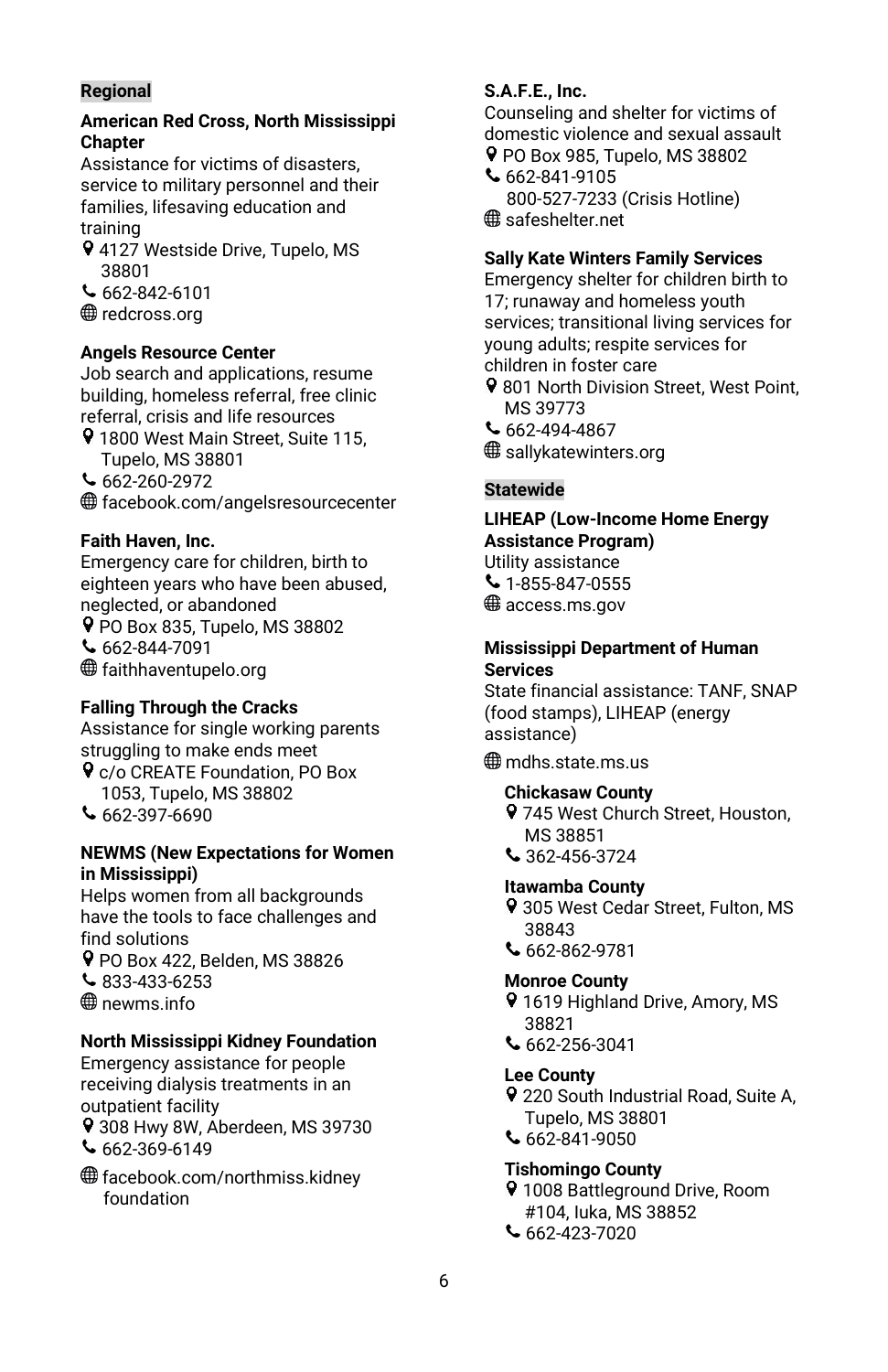#### **Pontotoc County**

341-C Center Ridge Drive, Pontotoc, MS 38863

662-489-3923

# **Prentiss County**

200 Bridges Street, Booneville, MS 38829

662-728-3118

# **Union County**

923 Fairground Spur Road, New Albany, MS 38652

662-534-1984

# **Statewide**

- 9 200 South Lamar Street, Jackson, MS 39201  $601-359-4500$
- 

# **Mississippi RAMP-ERA**

Financial assistance with rent and utilities

601-533-8401 888-725-0063 ms-rampera.com

#### **Social Security Administration**

Social Security and Disability benefits **⊕** ssa.gov

# **Tupelo**

- 9 199 Saddle Creek Drive, Tupelo, MS 38801
- 866-504-4267

# **Columbus**

- 9 3577 Bluecutt Road, Columbus, MS 39705
- 877-626-9914

# **Corinth**

- 1050 South Harper Road, Corinth, MS 38834
- 866-366-4921

# **Nationwide**

#### **Operation Homefront**

Transitional housing and financial assistance for veterans and their families  $$877-264-3968$ mafa.operationhomefront.net

# **United Breast Cancer Foundation**

Financial assistance for women and men who are managing breast cancer **⊕** ubcf.org

# <span id="page-9-0"></span>**HOUSING**

#### **Chickasaw County**

#### **Fuller Center For Housing of Houston, MS, Inc.**

Affordable housing and home repairs for families that meet guidelines 9 200 5th Avenue, Houston, MS 38851

 $662 - 542 - 1911$ 

fullercenter.org

#### **Okolona Housing Authority**

Public housing provider 9 7005 South Gatlin Street, Okolona, MS 38860

662-447-5473 **<sup>⊕</sup>** hud.gov

#### **Itawamba County**

#### **Itawamba Crossroads Ranch**

Housing and programming for special needs adults 9 716 Airport Road, Fulton, MS 38843  $662 - 585 - 3334$ **<sup>⊕</sup>xroadsranch.org** 

#### **Lee County**

#### **Methodist Senior Services, Inc.**

Provides elders with housing and services that meet their mental, spiritual, and physical needs 9 109 South Broadway Street, Tupelo,

- MS 38804
- 662-844-8977
- ⊕mss.org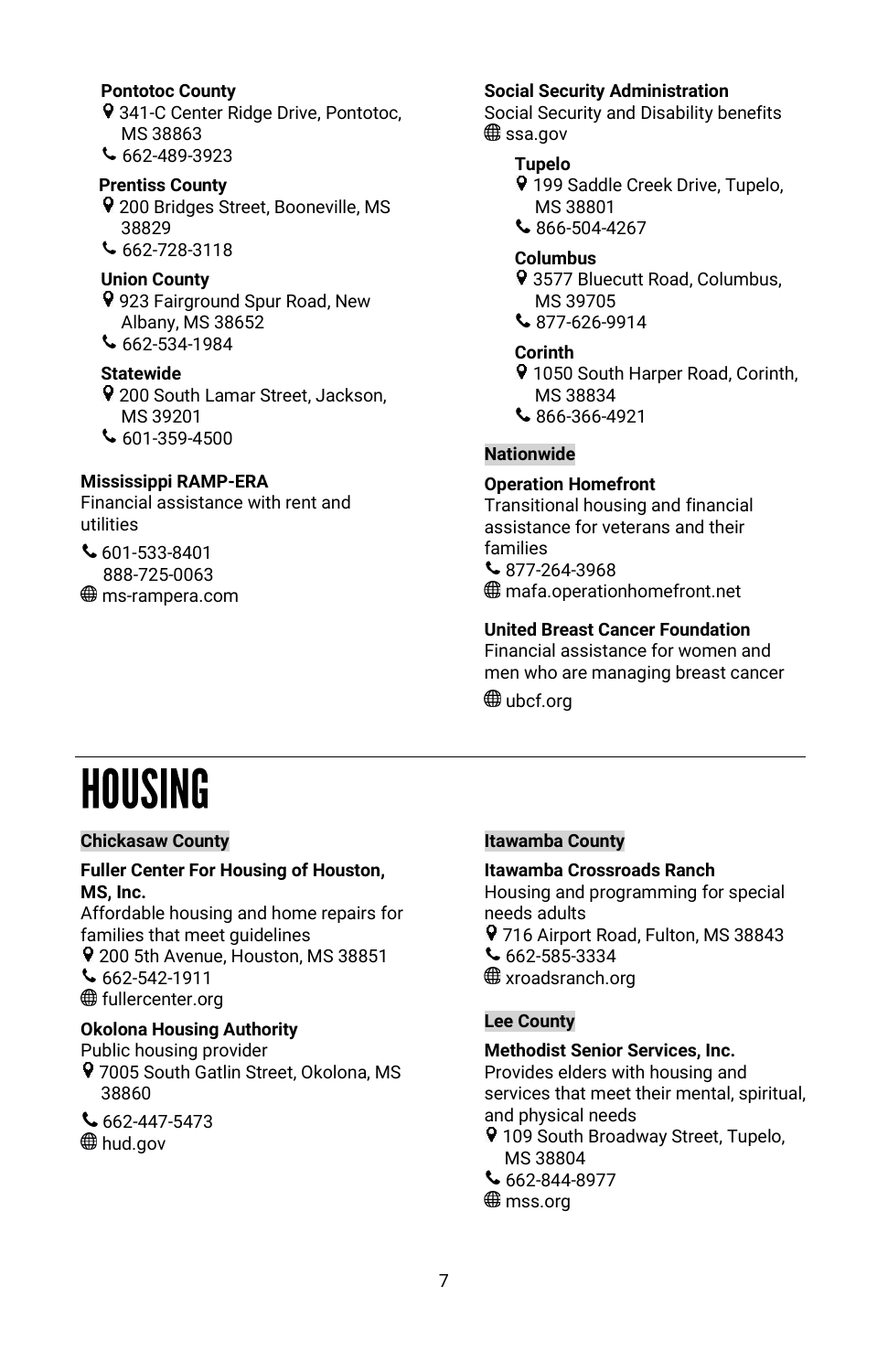# **Northeast Mississippi Habitat for Humanity**

Affordable housing and home repairs for families that meet guidelines PO Box 7321, Tupelo, MS 38802 662-842-4675 nemshabitat.org

# **Salvation Army**

Emergency assistance with food, rent, utilities, and medical needs; homeless shelter; daily lunch and dinner

- 9 527 Carnation Street, Tupelo, MS 38804
- $662 842 9222$ 662-680-2757

salvationarmyusa.org

# **Talbot House**

Sober living home for women making the transition from addiction to recovery 9 2794 Boatner Drive, Belden, MS 38826  $662 - 255 - 7533$ talbothousetupelo.org

#### **Tupelo Children's Mansion Ministries, Inc.**

Residential group home serving children in crisis situations

- 9 1801 East Main Street, Tupelo, MS 38804
- 662-842-6982
- mansionkids.org

# **Tupelo Housing Authority**

Public housing provider 9 701 South Canal Street, Tupelo, MS

38802 662-842-5122

**<sup>⊕</sup>tupha.org** 

# **Tupelo Housing Authority Leasing Office**

Public housing provider

- 9 1624 North Green Street, Tupelo, MS 38804
- 662-841-0006
- **⊕** tupha.org

# **Pontotoc County**

#### **Pontotoc County Habitat for Humanity**

Affordable housing and home repairs for families that meet guidelines

PO Box 486, 50 West Marion, Pontotoc, MS 38863 662-488-9090 **<sup>⊕</sup>** pchfh.org

#### **Pontotoc Housing Authority**

Public housing provider 9 206 Hud Street, Pontotoc, MS 38863 662-489-1312 **<sup>⊕</sup>** hud.gov

#### **Prentiss County**

# **Baldwyn Housing Authority**

Public housing provider 9 501 Eastover Circle, Baldwyn, MS 38824  $662 - 365 - 2335$ **<sup>⊕</sup>** hud.gov

#### **Booneville Housing Authority**

Public housing provider 9 801 North College Street, Booneville, MS 38829 662-728-4032

**<sup>⊕</sup>** hud.gov

#### **Tishomingo County**

#### **Iuka Housing Authority**

Public housing provider

- 1629 Whitehouse Road, Iuka, MS 38852
- 662-423-9232
- **<sup>⊕</sup>** hud.gov

#### **Safe Haven (a program of the Tishomingo County Community Coalition)**

Temporary transition shelter, information and education PO Box 73, Iuka, MS 38852 228-217-4220 **<sup>●</sup>** tc3coalition.org

#### **Regional**

#### **Faith Haven, Inc.**

Emergency care for children birth to eighteen years who have been abused, neglected, or abandoned P PO Box 835, Tupelo, MS 38802  $662 - 844 - 7091$ faithhaventupelo.org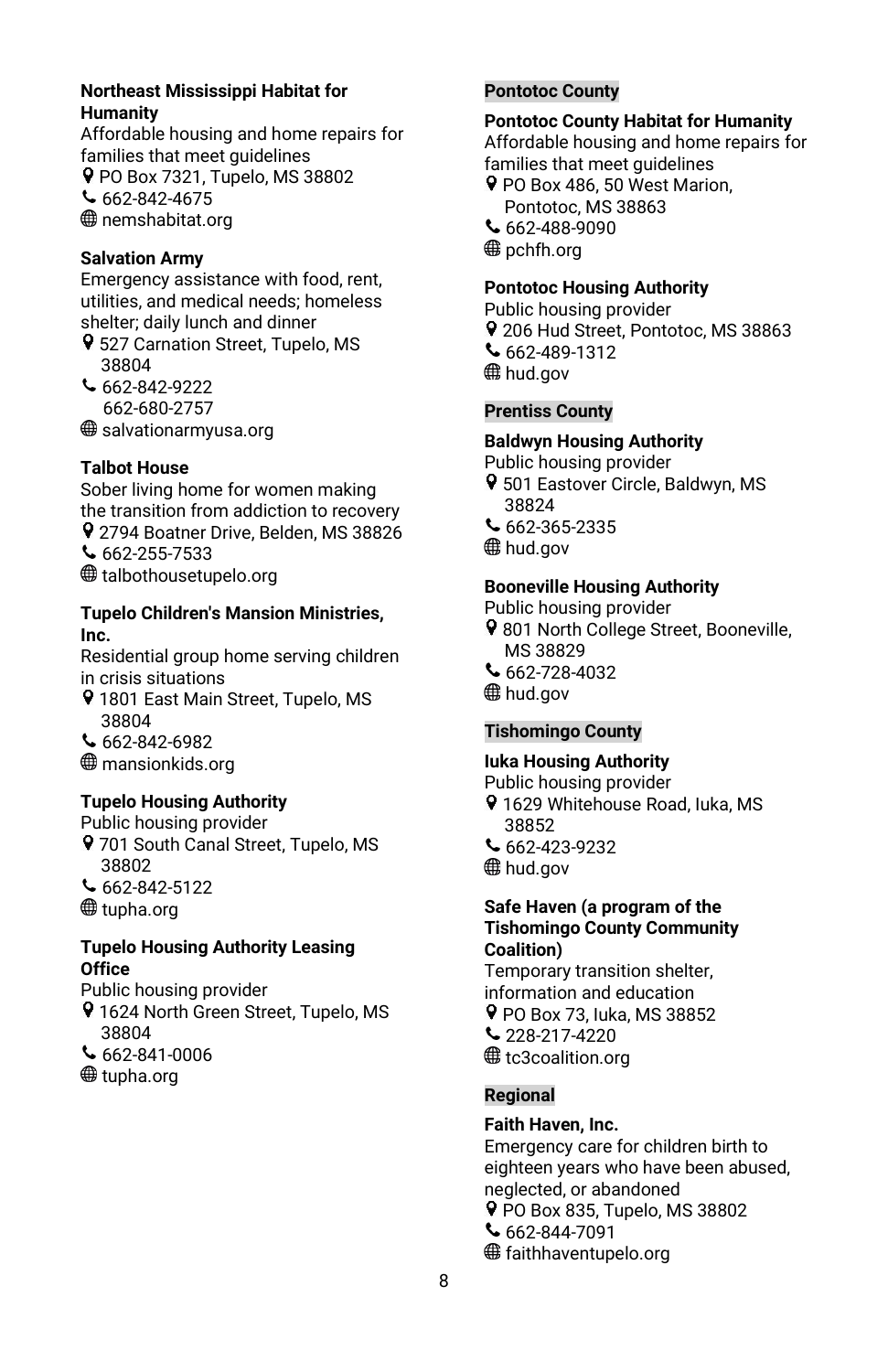# **S.A.F.E., Inc.**

Counseling and shelter for victims of domestic violence and sexual assault P PO Box 985, Tupelo, MS 38802

 $662 - 841 - 9105$  800-527-7233 (Crisis Hotline) **<sup>⊕</sup>** safeshelter.net

# **Sally Kate Winters Family Services**

Emergency shelter for children birth to 17; runaway and homeless youth services; transitional living services for young adults; respite services for children in foster care

9801 North Division Street, West Point, MS 39773

 $662 - 494 - 4867$ **<sup>●</sup>** sallykatewinters.org

#### **Tennessee Valley Regional Housing Authority (TVRHA)**

Public housing provider 9 1210 Proper Street, Corinth, MS 38834 662-286-8437 **<sup>⊕</sup>tvrha.com** 

#### **Statewide**

#### **Grace House for Women**

Residential housing, long-term housing, and sober living  $601 - 353 - 1038$  $\textcircled{\tiny{\textcircled{\tiny{H}}}}$  aracehousems.com

# <span id="page-11-0"></span>HEALTH

#### **Chickasaw County**

#### **CATCH Kids, Inc.**

Free/low cost healthcare for children under age 18 9820 Ridgecrest Drive, Tupelo, MS 38802  $662-377-2194$ **<sup>⊕</sup>** catchkids.org

# **Itawamba County**

#### **Extra Mile Recovery**

Drug and alcohol addiction treatment facility for men

- 720 Oak Grove Road, Mantachie, MS 38855
- $662 351 3339$
- extramilerecovery.com

# **Mississippi Home Saver**

Mortgage assistance for individuals experiencing job loss or underemployment  $601-718-4647$ mshomesaver.com

#### **Mississippi RAMP-ERA**

Financial assistance with rent and utilities

 $601 - 533 - 8401$  888-725-0063 ms-rampera.com

#### **MUTEH (Mississippi United to End Homelessness)**

Housing and supportive services for homeless individuals 9 201 West Capital Street, Suite 800, Jackson, MS 39201  $601-960-0557$ 

**⊕** muteh.org

# **Nationwide**

# **Operation Homefront**

Transitional housing and financial assistance for veterans and their families  $\text{877-264-3968}$ 

mafa.operationhomefront.net

# **Lee County**

#### **Broken Lives Ministry**

Alcohol and drug education and recovery facility

- 9 7314 Will Robbins Highway, Nettleton, MS 38858
- 662-591-7054
- brokenlivesrescueministry.org

#### **CATCH Kids, Inc.**

Free/low cost healthcare for children under age 18 9820 Ridgecrest Drive, Tupelo, MS 38802

- 662-377-2194
- **<sup>⊕</sup>** catchkids.org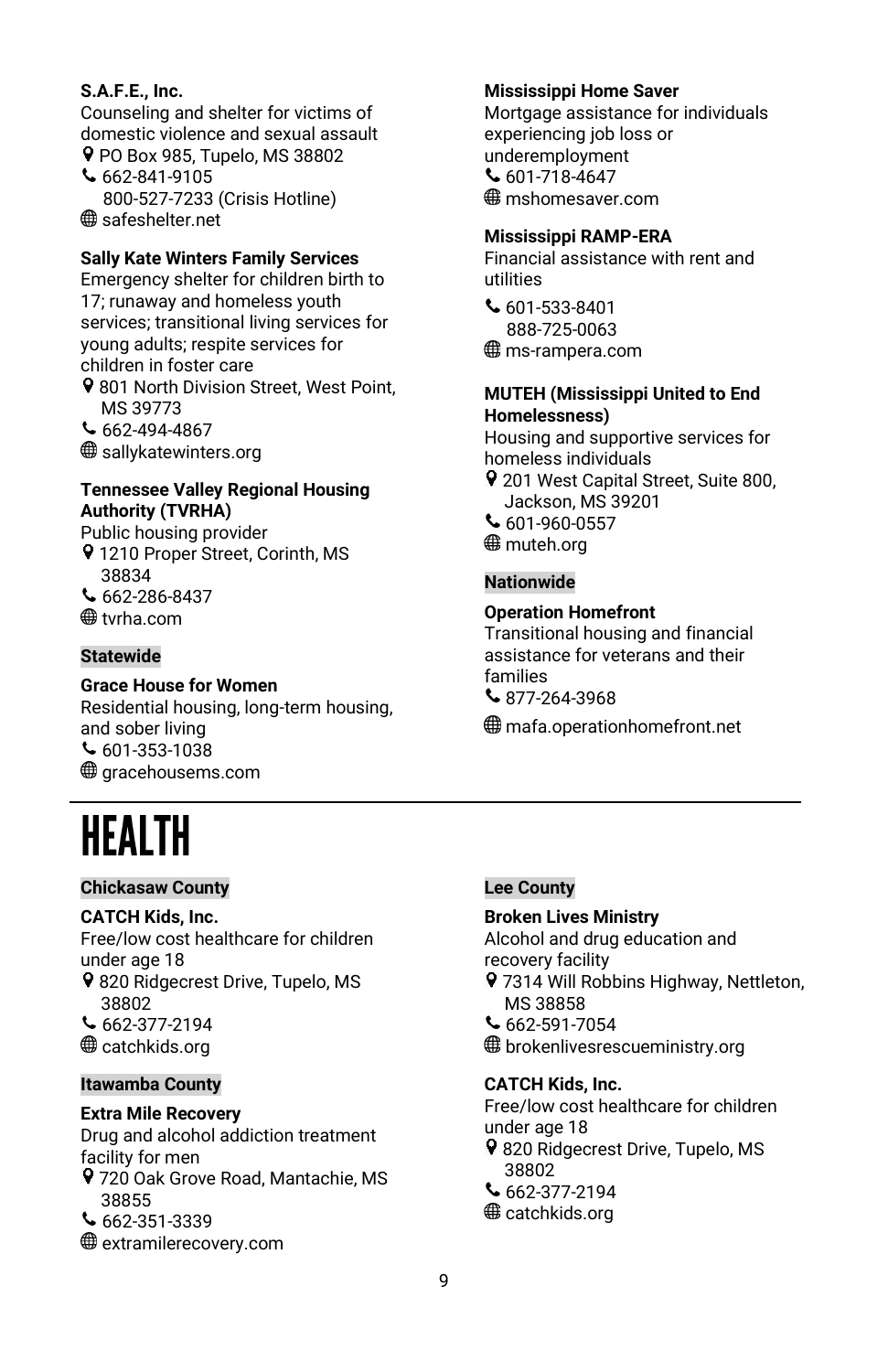# **Good Samaritan Health Services, Inc.**

Free medical care for employed or temporarily unemployed individuals without insurance

- 420 Magazine Street, Tupelo, MS 38804
- 662-844-3733

**<sup>●</sup>** tupelofreeclinic.org

#### **Hope Unbridled Equestrian Program, Inc.**

Equine (horse) therapy and therapeutic activities for differently-abled individuals 103 Beckman Drive, Tupelo, MS

38801

662-231-5388

facebook.com/hopeunbridled equestrianprogram

# **Junior Auxiliary of Tupelo**

Medical care, clothing, tutoring, weekend food bags, scholarships, CPR classes, summer camps for students P PO Box 673, Tupelo, MS 38802  $\bigoplus$  iatupelo.com

# **Parkgate Health Services, Inc.**

Pregnancy testing, ultrasound, parenting classes, and abstinence education

9 150 South Industrial Road, Tupelo, MS 38801

 $662 - 841 - 1517$ parkgateclinic.com

# **Talbot House**

Sober living home for women making the transition from addiction to recovery 9 2794 Boatner Drive, Belden, MS 38826  $662 - 255 - 7533$ talbothousetupelo.org

# **Tree of Life Free Clinic**

Free basic healthcare for individuals without insurance

9 541 West Main Street, Tupelo, MS 38804

facebook.com/treeoflifefree clinic

# **Tupelo Lions Club**

Hearing aids and eyeglasses for those who cannot afford them P PO Box 512, Tupelo, MS 38802 662-231-2565 facebook.com/tupelomslionsclub

#### **Monroe County**

#### **Broken Lives Ministry**

Alcohol and drug education and recovery facility

- 9 7314 Will Robbins Highway, Nettleton, MS 38858
- 662-591-7054
- brokenlivesrescueministry.org

#### **Pontotoc County**

#### **Banah Pregnancy Testing Center of Pontotoc, Inc.**

Pregnancy testing, ultrasound, classes and education, counseling

- PO Box 216, Pontotoc, MS 38863
- 662-296-9260 (crisis) or 662-200- 2089 (office)
- banahptc.com

# **CATCH Kids, Inc.**

Free/low cost healthcare for children under age 18

- 9 820 Ridgecrest Drive, Tupelo, MS 38802
- 662-377-2194
- **<sup>⊕</sup>** catchkids.org

# **Union County**

#### **Agape Health Services, Inc.**

Free health care for individuals without insurance

- P PO Box 1191, New Albany, MS 38652 662-350-0990
- ⊕ agapehs.org

#### **First Choice Center For Women, Inc.**

Free pregnancy testing and verification medical consultation, resources, and guidance

- 9 723 Coulter Drive, New Albany, MS 38652
- 662-534-7061
- firstchoicecenter.com

# **Regional**

# **Andy Hewitt Helping Hands**

Assistance with cancer medications  $662-871-0271$ 

andyhewitthelpinghands.org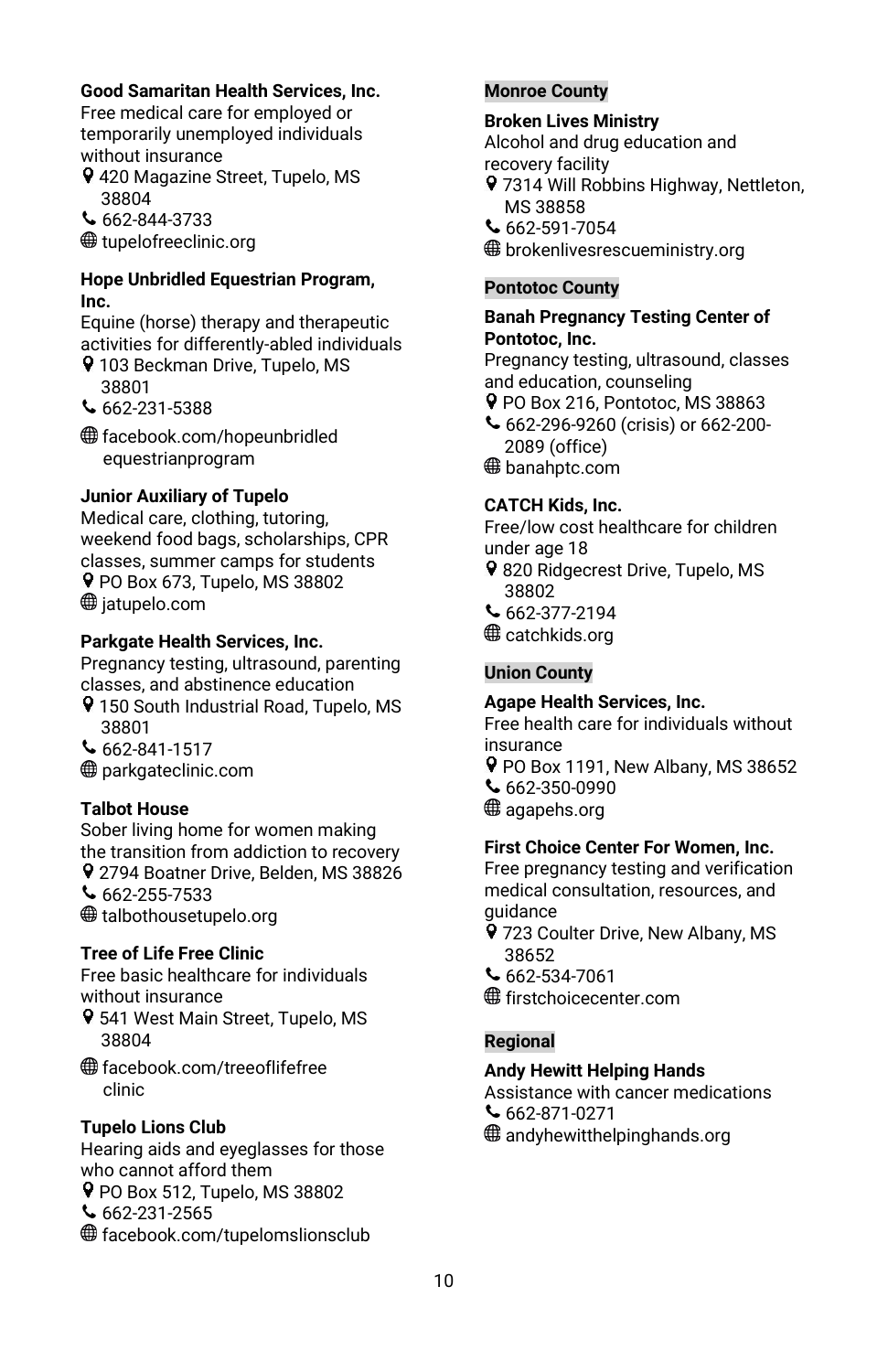# **Autism Center of North Mississippi**

Affordable therapeutic services for children with autism, training for parents and educators

9 146 South Thomas Street, Suite C, Tupelo, MS 38801  $662 - 840 - 0974$ 

autismcenternms.org

# **Five Horizons**

Medical care, prevention education, testing, and case management services to populations in need 9 807 MS-12 W, Starkville, MS 39759  $662 - 268 - 6278$ **<sup>⊕</sup>** fivehorizons.org

# **Healthcare Foundation of North Mississippi (NMHS)**

Patient assistance funds for patients of the North Mississippi Health Services and NMMC system

9 1016 North Gloster Street, Tupelo, MS 38801

662-377-3613

nmhsfoundation.org

# **LIFE of Mississippi**

Peer support, information and referral, advocacy, skills training, and transitional services for disabled individuals

- 9 1051 Cliff Gookin Boulevard, Tupelo, MS 38801
- $662 844 6633$
- lifeofms.com

# **LIFECORE Health Group**

Behavioral and medical healthcare, chemical dependency treatment **I**lifecorehealthgroup.com

# **Amory**

317 Main Street, Amory, MS 38821

 $662 - 256 - 7416$ 

# **Houston**

223 East Washington Street, Houston, MS 38851

662-426-4322

# **Pontotoc**

- 9 339 Legion Lane, Pontotoc, MS 38863
- 662-509-9300

# **Tupelo**

- 9 2434 South Eason Blvd, Tupelo, MS 38804
- $662 640 4595$

# **Mended Hearts**

Education and support for heart patients and children with congenital heart defects

- 9 830 South Gloster Street, Tupelo, MS 38801
- 662-377-3131

mendedhearts.org

# **Mississippi Senior Medicare Patrol**

Teaches Medicare beneficiaries how to protect their personal identity and avoid Medicare fraud

6877-272-8720

 $\textcircled{\tiny{\textcircled{\tiny{4}}}}$  stopmedicarefraud.org

# **National Council on Alcohol And Drug Dependence of NEMS, Inc. (NCADD)**

Free, confidential assessments; family counseling; after-school Teen Addiction Awareness Program

- 9 200 North Spring Street, Tupelo, MS 38804
- 662-841-0403
- msncadd.net

# **North Mississippi Kidney Foundation**

Emergency assistance for people receiving dialysis treatments in an outpatient facility

- 9 308 Hwy 8 West, Aberdeen, MS 39730  $662 - 369 - 6149$
- facebook.com/northmiss.kidney foundation

# **North Mississippi Regional Center**

Intermediate care facility for individuals with intellectual and developmental disabilities

- 967 Regional Center Drive, Oxford, MS 38655
- $662-234-1476$

**fterms** nmrc.state.ms.us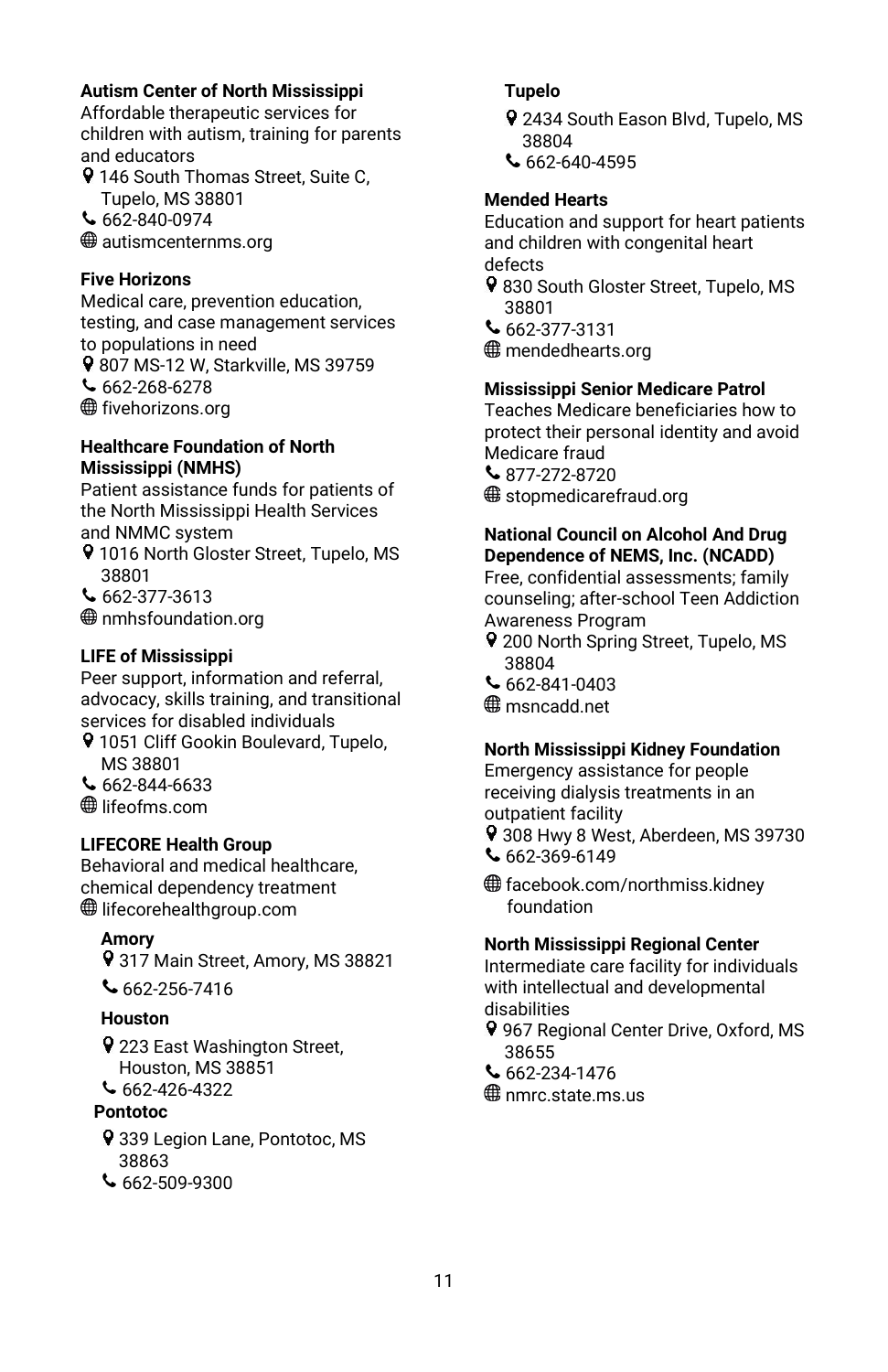### **Northeast Mississippi Birthing Project**

Provides friendship, education, and support for mothers during pregnancy and baby's first year of life

9 1800 West Main Street, Suite 201D, Tupelo, MS 38801

 $662 - 255 - 8283$ 

facebook.com/nemsbp

#### **Reconnect 4 Autism**

Provides programs, activities, and resources to families on the autism spectrum

2664 South Harper Road, Corinth, MS 38833

 $662 - 415 - 0919$ 

reconnect4autism.com

# **Regional Rehabilitation Center, Inc.**

Speech/language therapy, occupational therapy, physical therapy, dyslexia services, and Early Intervention provider 9 615 Pegram Drive, Tupelo, MS 38801  $662 - 842 - 1891$ regionalrehabcenter.com

#### **Sanctuary Hospice House, Inc.**

Hospice home and in-home hospice care for terminally ill patients

9 5159 West Main Street, Tupelo, MS 38801

662-844-2111

sanctuaryhospicehouse.com

# **Transformation Ranch**

Provides supporting housing and facilitates a stable faith-based environment for men trying to break the cycle of addiction, homelessness, and unmanageable life circumstances PO Box 4054, Tupelo, MS 38801

662-491-1772 662-732-5056 transformationranch.net

# **Transformation Garden**

Provides help, hope, and healing for adult female survivors of domestic sexual exploitation

PO Box 4054, Tupelo, MS 38801

 $662-732-5055$  888-373-7888 (crisis hotline) transformationgarden.net

### **Transformation Home**

Provides supporting housing and facilitates a stable faith-based environment for women trying to break the cycle of addiction, homelessness, and unmanageable life circumstances PO Box 4054, Tupelo, MS 38801

662-791-9077 662-732-5056 transformationhome.net

# **Statewide**

**Alzheimer's Association of Mississippi** Care and support for those affected by Alzheimer's and other dementias P PO Box 456, Ridgeland, MS 39158  $601-826-7139$ 

facebook.com/alzassocms

# **Grace House for Women**

Residential housing, long-term housing, and sober living  $601 - 353 - 1038$  $\textcircled{\tiny{\textcircled{\tiny{H}}}}$  aracehousems.com

# **First Steps Early Intervention**

Developmental screenings, therapy services, and parent education for children birth to age 3 **<sup>●</sup>** msdh.ms.gov

#### **Chickasaw County**

9 332 North Jefferson Street. Houston, MS 38851 662-456-3737

#### **Itawamba County**

9 110 Crane Street, Fulton, MS 38843  $662 - 862 - 3710$ 

# **Lee County**

9 532 South Church Street, Tupelo, MS 38804

 $662 - 841 - 9015$ 

#### **Monroe County**

9 1300 Highway 25 South, Amory, MS 38821

662-256-5341

#### **Pontotoc County**

341 Ridge Road, Pontotoc, MS 38863

 $662 - 489 - 1241$ 

# **Prentiss County**

- 615 East Parker Drive, Booneville, MS 38829
- $662 728 3518$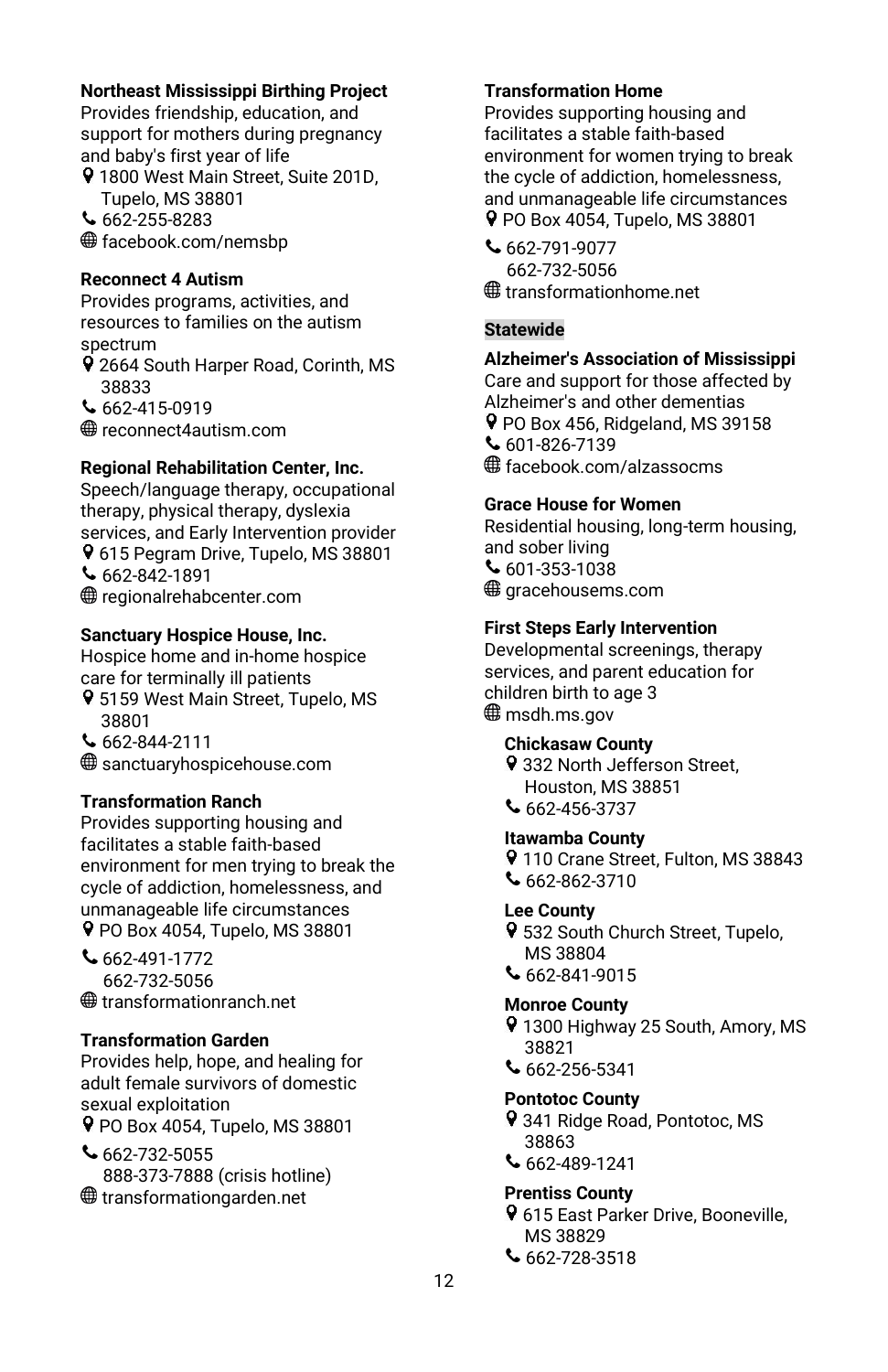#### **Tishomingo County**

- 1508 Bettydale Drive, Iuka, MS 38852
- 662-423-6100

# **Union County**

252 Carter Avenue, New Albany, MS 38652 662-534-1926

# **Mississippi Department of Health**

Health screenings, immunizations, Early Intervention, and family planning services msdh.ms.gov

# **Chickasaw County**

9 332 North Jefferson Street, Houston, MS 38851  $662 - 456 - 3737$ 

# **Itawamba County**

9 110 Crane Street, Fulton, MS 38843  $662 - 862 - 3710$ 

# **Lee County**

- 9 532 South Church Street, Tupelo, MS 38804 662-841-9015
- 

# **Monroe County**

- 1300 Highway 25 South, Amory, MS 38821
- $662 256 5341$

# **Pontotoc County**

9 341 Ridge Road, Pontotoc, MS 38863  $662 - 489 - 1241$ 

# **Prentiss County**

**9** 615 East Parker Drive, Booneville, MS 38829 662-728-3518

# **Tishomingo County**

- 9 1508 Bettydale Drive, luka, MS 38852
- $662 423 6100$

# **Union County**

- 252 Carter Avenue, New Albany, MS 38652
- 662-534-1926

# **Mississippi Division of Medicaid**

Medicaid and CHIP (Children's Health Insurance Program)

medicaid.ms.gov

# **Starkville**

9 313 Industrial Park Road. Starkville, MS 39759 662-323-3688

# **Tupelo**

9 1742 McCullough Boulevard, Tupelo, MS 38801

662-844-5304

# **Columbus**

- 603 Leigh Drive, Columbus, MS 39705
- 662-329-2190

# **New Albany**

9 850 Denmill Road, New Albany, MS 38652 662-534-0441

#### **Corinth**

- 2619 South Harper Road, Corinth, MS 38834 662-286-8091
- 

# **Statewide**

- 9 550 High Street, Suite 1000, Jackson, MS 39201
- 800-421-2408 601-359-6050

#### **Mississippi Kidney Foundation**

Services for kidney patients throughout Mississippi, including patient assistance with transportation, medication, and other needs related to their condition

- 9 3000 Old Canton Road #100, Jackson, MS 38216
- 601-981-3611 **<sup>⊕</sup> kidneyms.org**

#### **Mississippi Youth Programs**

Therapy, in-home support, substance abuse counseling, family counseling, individual counseling, one-on-one support

- 9 252 South Veterans Boulevard, Tupelo, MS 38804
- 866-604-6255

#### youthvillages.org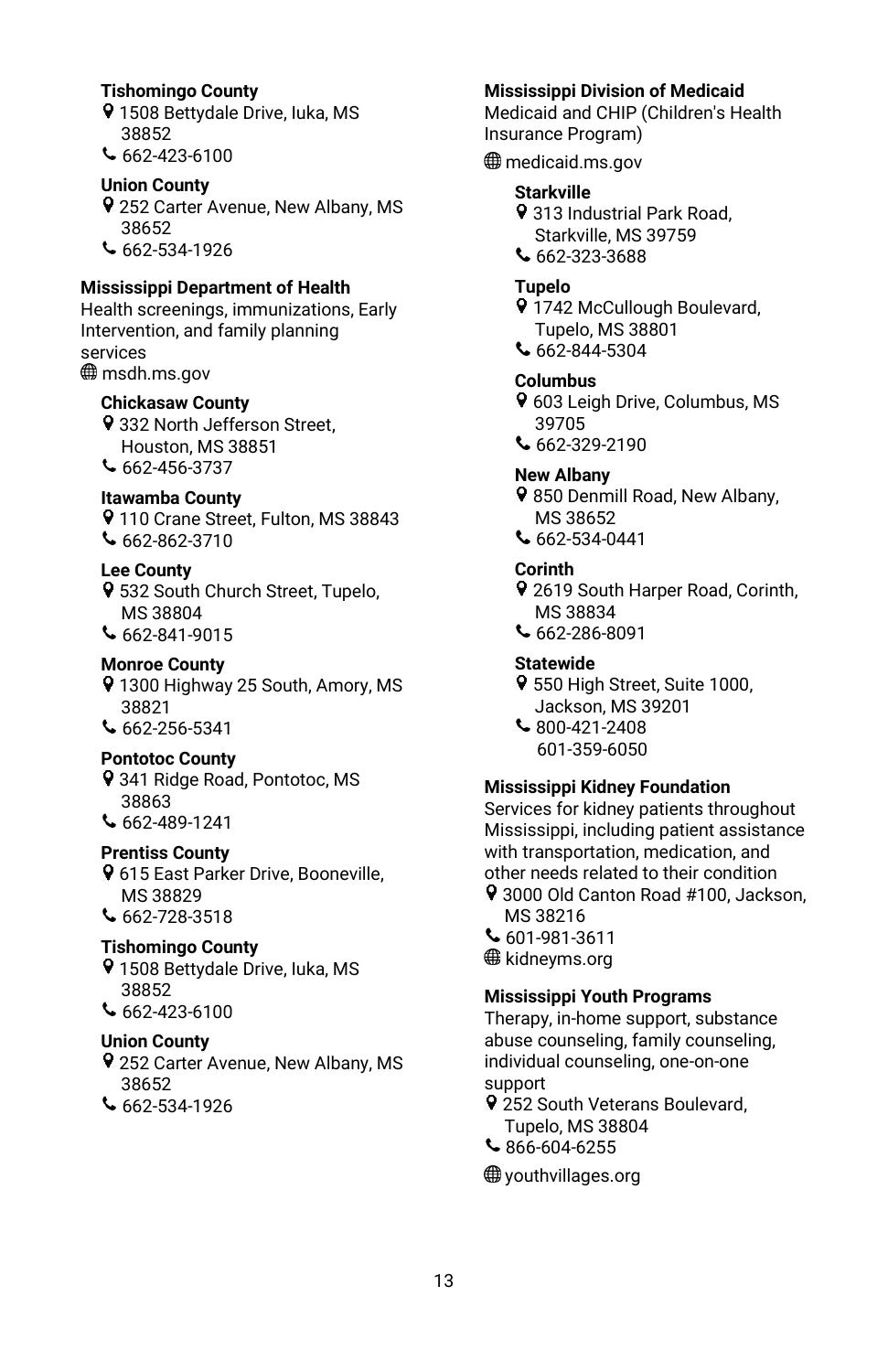# <span id="page-16-0"></span>**DISABILITY SERVICES**

# **Itawamba County**

# **Itawamba Crossroads Ranch**

Housing and programming for special needs adults

9 716 Airport Road, Fulton, MS 38843  $662 - 585 - 3334$ 

xroadsranch.com

# **Special Education Bowling Association**

In-school bowling program for special needs students

9 106 Drive 1558, Mooreville, MS 38857

 $662 - 842 - 1132$ 

#### **Lee County**

#### **Hope Unbridled Equestrian Program, Inc.**

Equine (horse) therapy and therapeutic activities for differently-abled individuals

- 9 103 Beckman Drive, Tupelo, MS 38801
- 662-231-5388
- facebook.com/hopeunbridled equestrianprogram

# **Our Artworks**

Enables severely disabled people to create value and participate in their communities through the arts  $662 - 346 - 1485$ ourartworks.com

# **Special Education Bowling Association**

In-school bowling program for special needs students 9 106 Drive 1558, Mooreville, MS 38857

 $662 - 842 - 1132$ 

# **The Shine Foundation**

Programs for families of special needs children 9 123 Drive 1345, Mooreville, MS 38857  $662-322-2313$ 

#### **Pontotoc County**

# **Special Education Bowling Association**

In-school bowling program for special needs students 106 Drive 1558, Mooreville, MS 38857  $662 - 842 - 1132$ **Prentiss County**

#### **Special Education Bowling Association**

In-school bowling program for special needs students

9 106 Drive 1558, Mooreville, MS 38857  $662 - 842 - 1132$ 

# **Union County**

#### **New Haven Center for Special Needs Adults**

Day facility for special needs adults

- 505 Garfield Street, New Albany, MS 38852
- $662 534 4289$
- newalbanynewhaven.com

# **Regional**

#### **LIFE of Mississippi**

Peer support, information and referral, advocacy, skills training, and transitional services for disabled individuals

- 9 1051 Cliff Gookin Boulevard, Tupelo, MS 38801
- 662-844-6633
- **<sup>●</sup>** lifeofms.com

#### **Regional Rehabilitation Center, Inc.**

Speech/language therapy, occupational therapy, physical therapy, dyslexia services, and Early Intervention provider 9 615 Pegram Drive, Tupelo, MS 38801 662-842-1891 regionalrehabcenter.com

#### **The Arc of Northeast Mississippi**

Advocates for and serves people with intellectual and developmental disabilities and their families 615 Pegram Drive, Tupelo, MS 38801 662-397-0097 **⊕** arcnems.org

# **Statewide**

**Alzheimer's Association of Mississippi** Care and support for those affected by Alzheimer's and other dementias P PO Box 456, Ridgeland, MS 39158  $601-826-7139$ facebook.com/alzassocms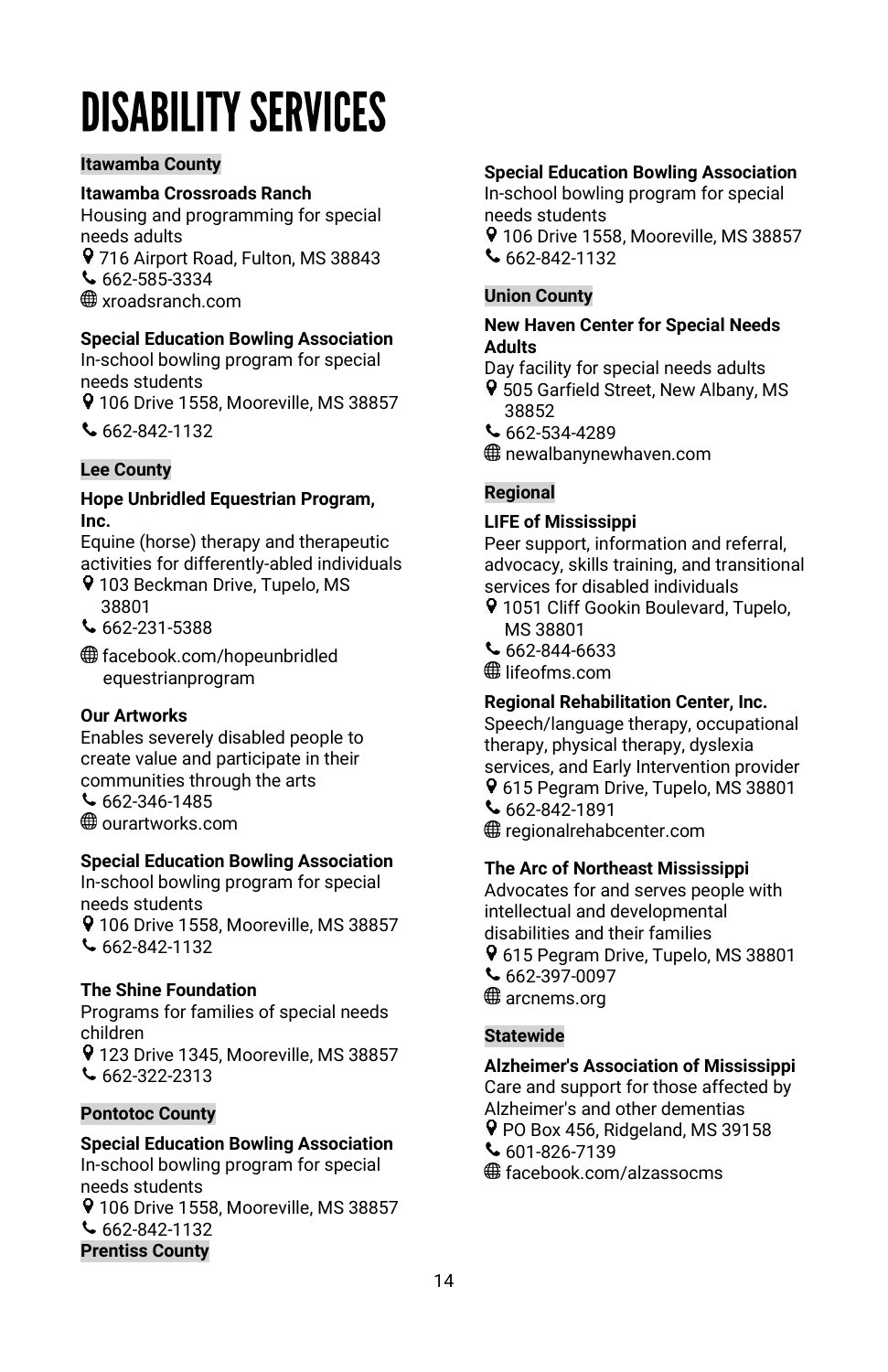# **Nationwide**

#### **National Alzheimer's Association 24/7 Alzheimer's Helpline**

24-hour, nationwide helpline offering counseling for individuals with memory loss, caregivers, family, and the public 800-272-3900 **⊕** alz.org

# <span id="page-17-0"></span>**SENIOR PROGRAMS**

#### **Chickasaw County**

#### **Excel, Inc.**

After-school and summer programs for school-age children, Adult Basic Education, Work Keys prep, senior programs, drop-in computer lab, resale store

230 West Main Street, Okolona, MS 38860

 $662 - 447 - 2030$ 

excelcommons.com

# **Lee County**

#### **Meals on Wheels (Lee County)**

Meal delivery for seniors 60+ years of age

9 2800 West Main Street, Tupelo, MS 38801

 $662 - 844 - 1441$ 

mss.org/services-inhome.aspx

#### **Methodist Senior Services, Inc.**

Provides elders with housing and services that meet their mental, spiritual, and physical needs

9 109 South Broadway Street, Tupelo, MS 38804

 $662 - 844 - 8977$ 

⊕mss.ora

#### **Shepherds Center of Greater Tupelo, Inc.**

Transportation, minor home repairs, and social gatherings for older adults

9 401 West Jefferson Street, Tupelo, MS 38805

 $\mathsf{662\text{-}840\text{-}0788}$ 

sctupelo.org

# **R.I.S.E.**

Specially adapted smart homes and home and vehicle modifications for veterans

 $\bigoplus$  garysinisefoundation.org

# **Monroe County**

#### **Amory Meals on Wheels**

Meal delivery for seniors 60+ years of age

- 9 123 South Main Street, Amory, MS 38821
- 662-315-4022

#### **First Friends Respite Center**

Day care facility for elder adults

- 9 300 1st Avenue North, Amory, MS 38821
- 662-256-1130

firstfriendsamory.com

#### **Union County**

#### **Magnolia Recreation and Resource Center**

Recreational, social, physical, and educational enrichment for seniors 55 and over

- 9 307 Wilson Street, New Albany, MS 38652
- 662-316-2062
- **<sup>●</sup>** magnoliarecreation.org

# **Regional**

### **Mississippi Senior Medicare Patrol**

Teaches Medicare beneficiaries how to protect their personal identity and avoid Medicare fraud  $\binom{877-272-8720}{6}$  $\bigoplus$  stopmedicarefraud.org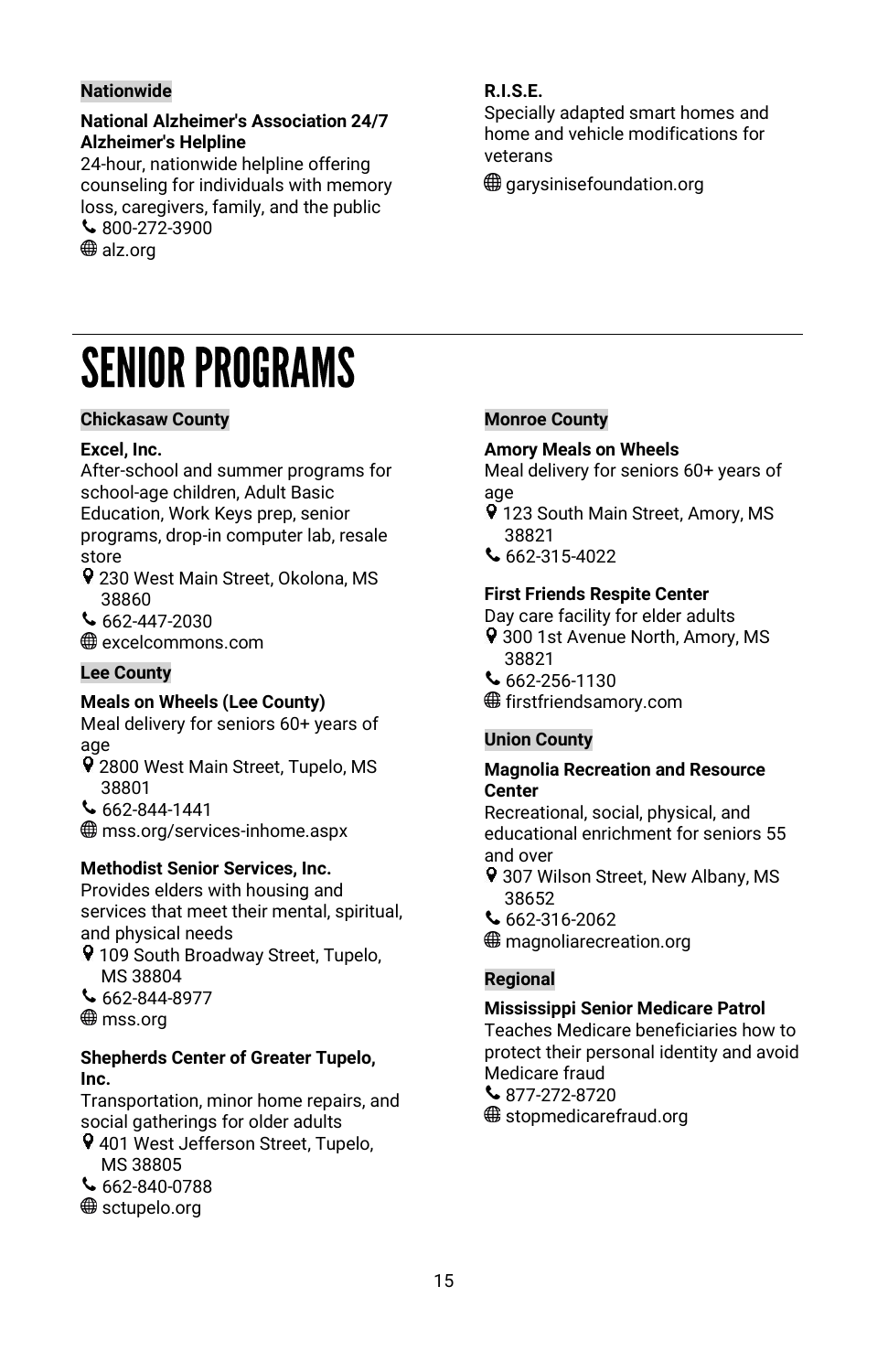# **Three Rivers Area Agency on Aging**

Home-delivered meals, in-home assistance, other programs for senior adults

- 9 75 South Main Street, Pontotoc, MS 38863
- $662 489 2415$
- **<sup>⊕</sup>** trpdd.com

# **Statewide**

# **Alzheimer's Association of Mississippi**

Care and support for those affected by Alzheimer's and other dementias P PO Box 456, Ridgeland, MS 39158  $601 - 826 - 7139$ facebook.com/alzassocms

# **NextAge Mississippi - MSMSS**

Healthcare information, at-home services, and transportation for elder adults

9 109 South Broadway Street, Tupelo, MS 38802

 $\bigcup$  1-844-466-3982

**⊕** thenextage.org

# **Social Security Administration**

Social Security and Disability benefits **⊕** ssa.gov

# **Tupelo**

- 9 199 Saddle Creek Drive, Tupelo, MS 38801
- 866-504-4267

# **Columbus**

- 3577 Bluecutt Road, Columbus, MS 39705
- 877-626-9914

# **Corinth**

- 9 1050 South Harper Road, Corinth, MS 38834
- 866-366-4921

# <span id="page-18-0"></span>**COUNSELING & SUPPORT**

# **Lee County**

# **Broken Lives Ministry**

Alcohol and drug education and recovery facility 9 7314 Will Robbins Highway, Nettleton, MS 38858

 $662 - 591 - 7054$ 

brokenlivesrescueministry.org

# **Talbot House**

Sober living home for women making the transition from addiction to recovery 9 2794 Boatner Drive, Belden, MS 38826  $662 - 255 - 7533$ talbothousetupelo.org

# **Monroe County**

# **Broken Lives Ministry**

Alcohol and drug education and recovery facility

- 9 7314 Will Robbins Highway, Nettleton, MS 38858
- $662 591 7054$
- brokenlivesrescueministry.org

# **Tishomingo County**

#### **Tishomingo County Community Coalition** Temporary transition shelter,

information and education

- PO Box 73, Iuka, MS 38852
- $\sim$  228-217-4220
- **<sup>⊕</sup>** tc3coalition.org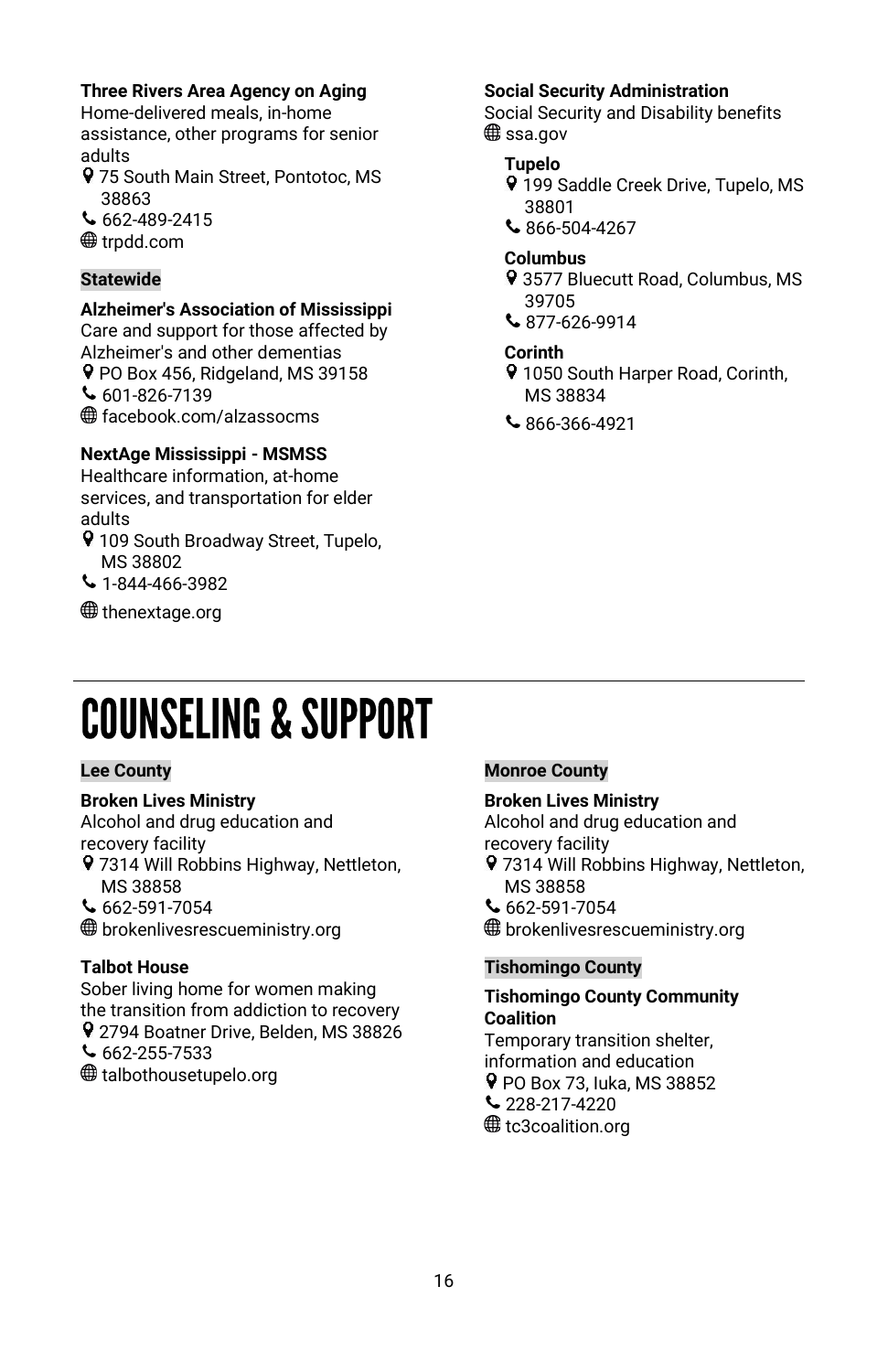# **Regional**

#### **Comfort Creatures of Northeast Mississippi**

Pet therapy teams that visit nursing homes, hospitals, shelters, and similar facilities PO Box 93, Saltillo, MS 38866  $\bigoplus$  comfortcreatures.org

**Five Horizons**

Medical care, prevention education, testing, and case management services to populations in need 9 807 MS 12 West, Starkville, MS 39759  $662 - 268 - 6278$ **<sup>⊕</sup>** fivehorizons.org

# **Hope Family Ministries, Inc.**

Biblical counseling, training, and marriage enrichment 9 2754 Mattox Street, Tupelo, MS 38801  $662 - 842 - 4673$ 

hopefamilyministries.com

# **Mended Hearts**

Education and support for heart patients and children with congenital heart defects

- 9 830 South Gloster Street, Tupelo, MS 38801
- 662-377-3131

mendedhearts.org

# **Mission MollyKate**

Support for stillborn, miscarriage, and child loss and financial assistance with the costs of losing a child missionmollykate.com

#### **Northeast Mississippi Down Syndrome Society**

Support and awareness for people living with Down Syndrome

- 9 193 Westwood Circle, Saltillo, MS 38866
- $662 871 2387$
- facebook.com/Northeast-Mississippi- Down-Syndrome-Society

# **S.A.F.E., Inc.**

Counseling and shelter for victims of domestic violence and sexual assault P PO Box 985, Tupelo, MS 38802

662-841-9105 800-527-7233 (Crisis Hotline) **<sup>●</sup>** safeshelter.net

# **Transformation Ranch**

Provides supporting housing and facilitates a stable faith-based environment for men trying to break the cycle of addiction, homelessness, and unmanageable life circumstances PO Box 4054, Tupelo, MS 38801 662-491-1772 662-732-5056 transformationranch.net

# **Transformation Garden**

Provides help, hope, and healing for adult female survivors of domestic sexual exploitation PO Box 4054, Tupelo, MS 38801

 $662 - 732 - 5055$  888-373-7888 (crisis hotline) transformationgarden.net

# **Transformation Home**

Provides supporting housing and facilitates a stable faith-based environment for women trying to break the cycle of addiction, homelessness, and unmanageable life circumstances PO Box 4054, Tupelo, MS 38801 662-791-9077 662-732-5056 transformationhome.net

# **Wives of Warriors**

Provides support to families of law enforcement officers PO Box 221, Fulton, MS 38843  $662-213-0347$ facebook.com/wivesofwarriorsms

# **Statewide**

**Alzheimer's Association of Mississippi** Care and support for those affected by Alzheimer's and other dementias PO Box 456, Ridgeland, MS 39158  $601-826-7139$ facebook.com/alzassocms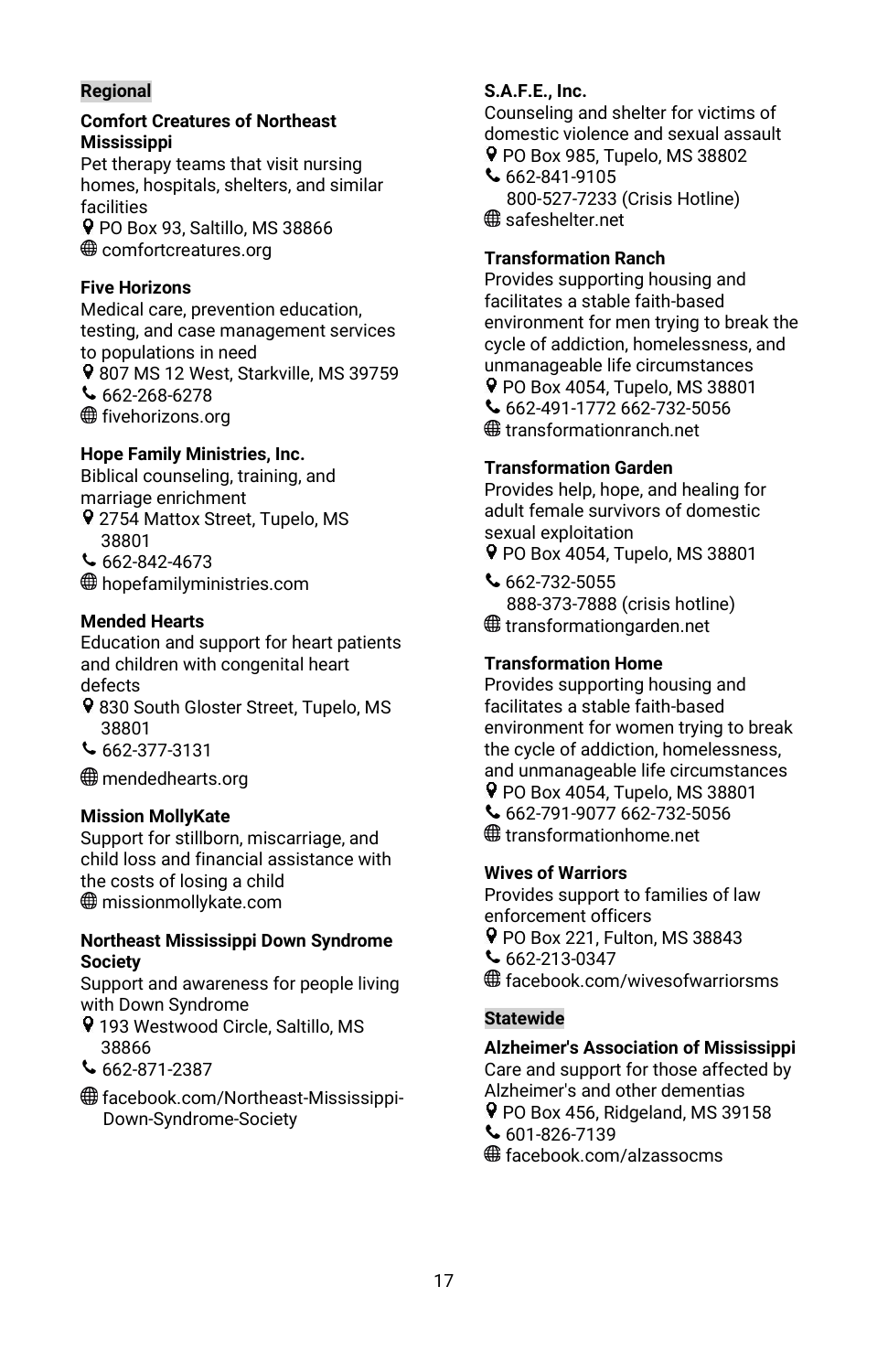### **Mississippi Youth Programs**

Therapy, in-home support, substance abuse counseling, family counseling, individual counseling, one-on-one support

9 252 South Veterans Boulevard, Tupelo, MS 38804

866-604-6255

youthvillages.org

# **Nationwide**

#### **Lifeline Crisis Chat Suicide Prevention Hotline**

Counseling for individuals contemplating suicide 800-273-8255 suicidepreventionlifeline.org/chat

#### **National Alzheimer's Association 24/7 Alzheimer's Helpline**

24-hour, nationwide helpline offering counseling for individuals with memory loss, caregivers, family, and the public  $\frac{6}{300}$ -272-3900

**<sup>⊕</sup>** alz.org

# <span id="page-20-0"></span>**EDUCATIONAL PROGRAMS**

#### **Chickasaw County**

# **4-H Chickasaw County**

Education, leadership, and character development programs for school-age children

- 9 415 Lee Horn Drive, Suite 4, Houston, MS 38851
- $662 456 5596$

 $\textcircled{\tiny{\textcircled{\#}}}$  extension.msstate.edu/msuextension-chickasaw-county

# **Excel, Inc.**

After-school and summer programs for school-age children, Adult Basic Education, Work Keys prep, senior programs, drop-in computer lab, resale store

- 9 230 West Main Street, Okolona, MS 38860
- 662-447-2030

excelcommons.com

#### **Helping Others Progress Effectively, Inc. (HOPE)**

Furnishes books, tutors, literature, and an after-school music club to the lowerincome community

- 9 1654 Highway 15 North, Houston, MS 38851
- $662 786 0214$

# **Itawamba County**

#### **4-H Itawamba County**

Education, leadership, and character development programs for school-age children

- 9 605 A South Cummings Street, Fulton, MS 38849
- 662-862-3201
- extension.msstate.edu/msuextension-itawamba-county

#### **Aiming for Healthy Families**

Character development, abstinence education, anti-tobacco program

- 9 609 North Fillmore Street, Corinth, MS 38834
- 662-284-9930
- aiming4hf.org

# **April's Angels**

Special needs resources for Itawamba Attendance Center

- 9 488 Little Indian Road, Fulton, MS 38843
- 662-891-1222
- facebook.com/IACFulton

# **Itawamba Learning Center**

Tutoring for K-12 and GED students

- 9 121 South Gaither Street, Fulton, MS 38843
- $662 871 3273$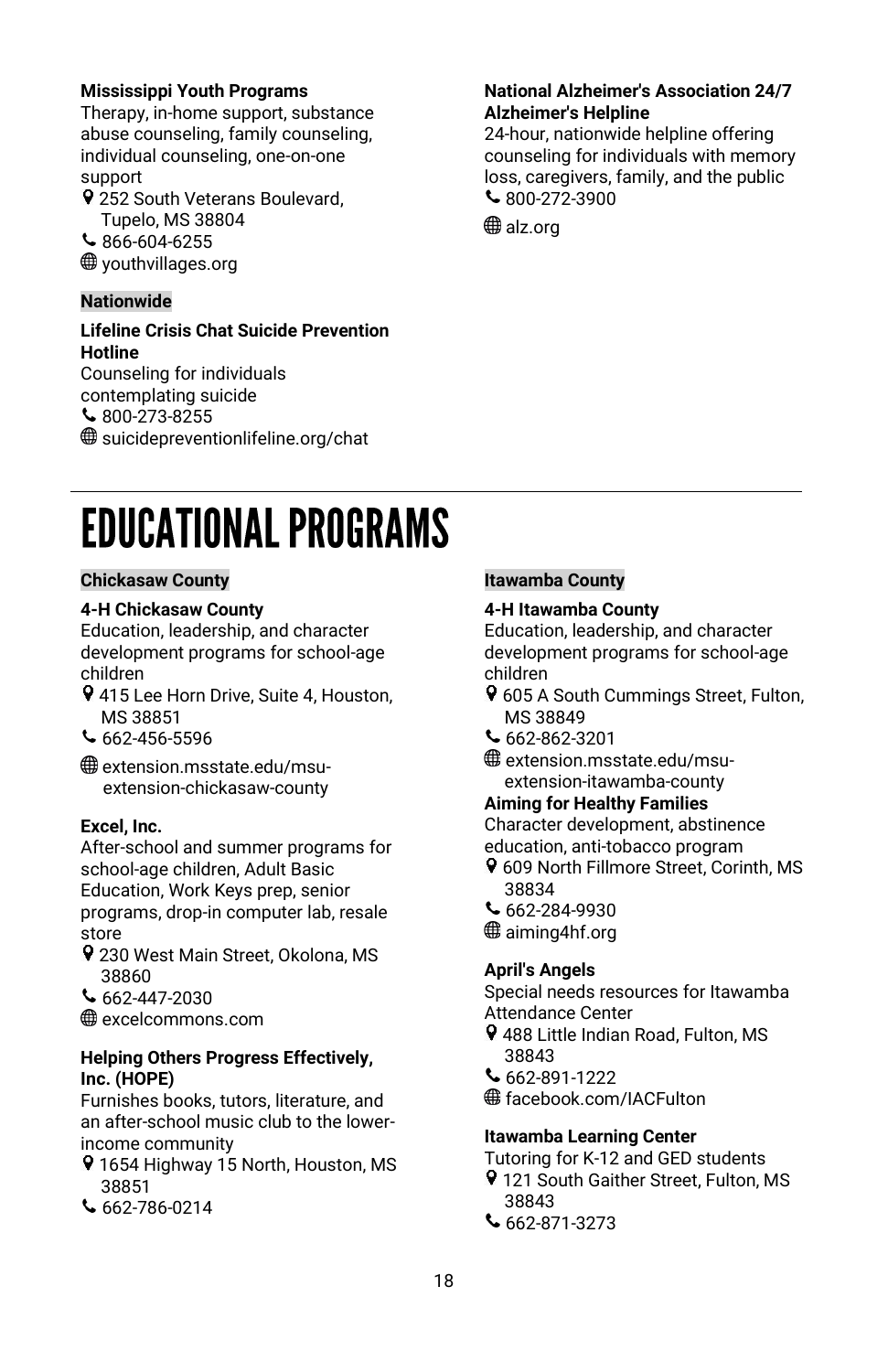#### **Special Education Bowling Association**

In-school bowling program for special needs students

9 106 Drive 1558, Mooreville, MS 38857  $662 - 842 - 1132$ 

# **Lee County**

# **4-H Lee County**

Education, leadership, and character development programs for school-age children

PO Box 2297, Tupelo, MS 38803 662-841-9000 extension.msstate.edu/msuextension-lee-county

#### **Aiming for Healthy Families**

Character development, abstinence education, anti-tobacco program 609 North Fillmore Street, Corinth, MS 38834  $662 - 284 - 9930$ aiming4hf.org

#### **Association For Excellence in Education**

Fundraising and grant-making for teachers in the Tupelo Public School **District** PO Box 1053, Tupelo, MS 38802 662-341-1214 **<sup>⊕</sup>** aeetupelo.org

#### **Boys and Girls Clubs of North Mississippi**

After-school and summer programs for school-age children

9 213 West Main Street, Suite 220, Tupelo, MS 38804

 $662 - 841 - 6504$ 

**<sup>⊕</sup>** bgcnms.org

#### **Church After School Association, Inc. (CASA)**

After-school and summer programs for school-age children

9 213 West Main Street, Suite 230, Tupelo, MS 38804

 $662 - 842 - 3887$ 

casatupelo.org

# **Doyce H. Deas Foundation**

Therapeutic education services PO Box 3115, Tupelo, MS 38804  $662 - 844 - 7327$ learningskillscenter.org

#### **Early Childhood Coalition**

Resources for parents and caregivers of children from birth to age 8, Imagination Library program, training and development for childcare and preschool providers

- 213 West Main Street, Suite 200, Tupelo, MS 38804
- 662-432-0170
- **<sup>⊕</sup>** leecountyecc.org

#### **El Centro, Inc.**

Provides tutoring, after-school programs, and community for Hispanic residents

- 9 1800 West Main Street, Tupelo, MS 38801
- 662-823-7450

**<sup>●</sup>** elcentrotupelo.org

# **Expect**

Helps provide funds for classroom projects in Lee County Schools PO Box 1053, Tupelo, MS 38802 662-808-1915

#### **Gumtree Museum of Art, Inc.**

Supports Tupelo's community of artists with the annual Gumtree Art & Wine Festival and free exhibits 211 Main Street, Tupelo, MS 38804 662-844-2787  $\textcircled{\tiny{\textcircled{\#}}}$  aumtreemuseum.com

#### **Junior Auxiliary of Tupelo**

Medical care, clothing, tutoring, weekend food bags, scholarships, CPR classes, summer camps for students PO Box 673, Tupelo, MS 38802 **<sup>●</sup>** jatupelo.com

#### **Real Men Stand Up**

Mentoring and leadership program for male youth PO Box 2978, Tupelo, MS 38802 662-871-8201 facebook.com/real-men-stand-up

#### **Special Education Bowling Association**

In-school bowling program for special needs students 9 106 Drive 1558, Mooreville, MS 38857  $662 - 842 - 1132$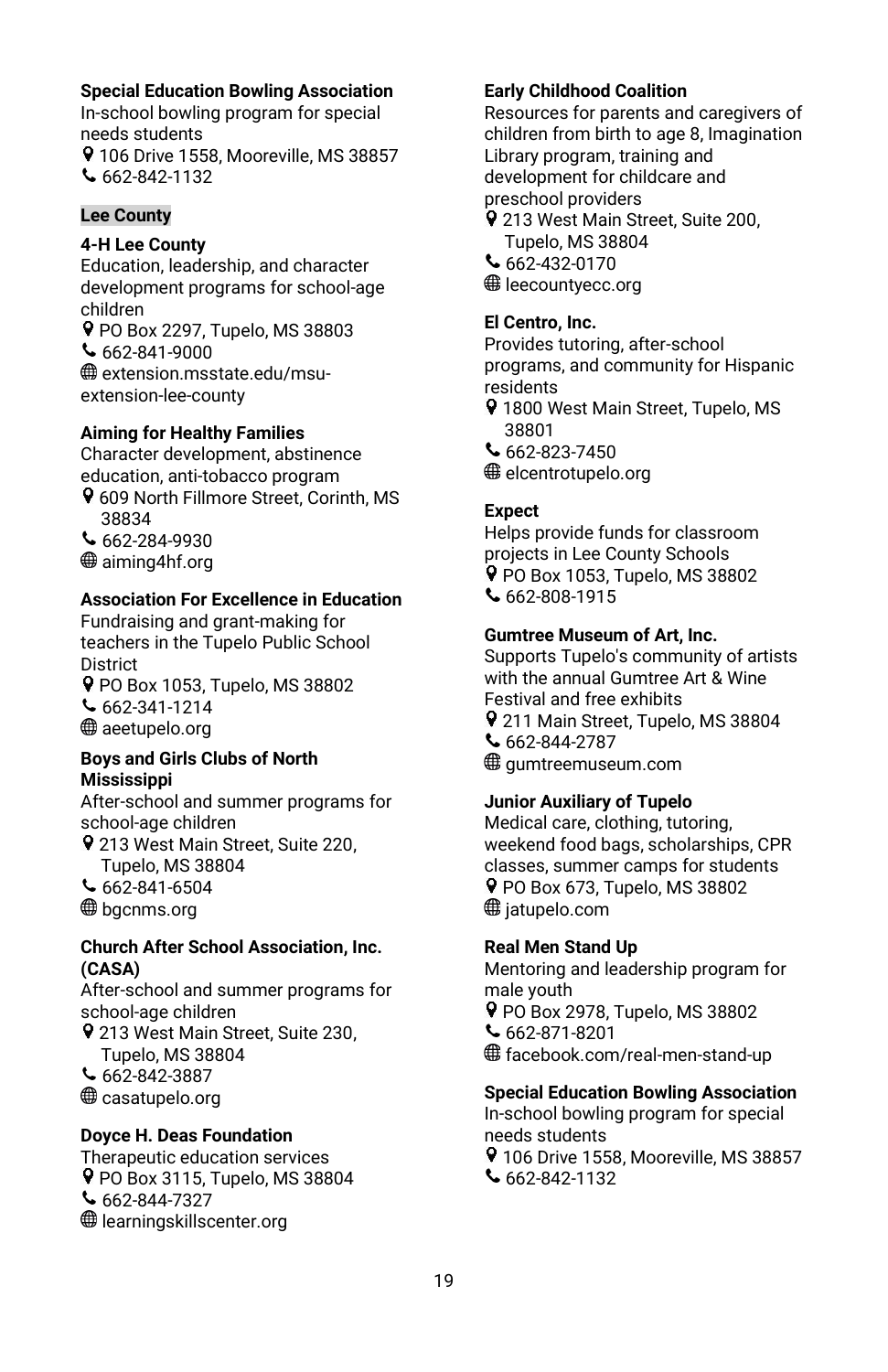# **SummerS.A.L.T.**

Summer literacy program for students entering K-3rd grade 9 1379 North Coley Road, Tupelo, MS 38801  $662 - 844 - 3310$ 

summersaltkids.com

#### **Tupelo ESL (English as a Second Language)**

Free English classes 9 300 North Church Street, Tupelo, MS 38804  $662 - 842 - 1327$ facebook.com/tupeloesl

# **Tupelo Police Athletic League**

Sports programs for youth that encourage positive interaction between youth and police officers 9 204 Douglas Street, Tupelo, MS 38801 662-840-2535 facebook.com/TupeloPAL

# **Monroe County**

#### **4-H Monroe County**

Education, leadership, and character development programs for school-age children

517 Highway 145 North, Aberdeen, MS 39730

662-369-3682

extension.msstate.edu/msu extension-monroe-county

#### **Quality Education Foundation (QEF)**

Helps provide funds for classroom projects in Amory Schools PO Box 662, Amory, MS 38821  $662 - 351 - 8290$ 

#### **Pontotoc County**

#### **4-H Pontotoc County**

Education, leadership, and character development programs for school-age children

402 CJ Hardin Drive, Pontotoc, MS 38863

662-489-3925

extension.msstate.edu/msuextension-pontotoc-county

# **Special Education Bowling Association**

In-school bowling program for special needs students 9 106 Drive 1558, Mooreville, MS 38857

662-842-1132

# **Prentiss County**

# **4-H Prentiss County**

Education, leadership, and character development programs for school-age children

PO Box 130, Booneville, MS 38829  $662-728-5631$ 

extension.msstate.edu/msu extension-prentiss-county

#### **Aiming for Healthy Families**

Character development, abstinence education, anti-tobacco program

- 9 609 North Fillmore Street, Corinth, MS 38834
- 662-284-9930
- aiming4hf.org

# **Boys and Girls Clubs of Northeast Mississippi - Baldwyn Club**

After-school and summer programs for school-age children

- 9 350 Charlotte Street, Baldwyn, MS 38824
- 662-365-8854
- boysandgirlsclub.corinth.ms

# **Boys and Girls Clubs of Northeast Mississippi - Booneville Club**

After-school and summer programs for school-age children

9 600-B North 2nd Street, Booneville, MS 38829

662-210-0841

boysandgirlsclub.corinth.ms

# **Franks Foundation**

Scholarships, student financial aid, services, and awards P PO Box 250, Booneville, MS 38829  $662 - 728 - 4494$ 

#### **Special Education Bowling Association**

In-school bowling program for special needs students 9 106 Drive 1558, Mooreville, MS 38857

662-842-1132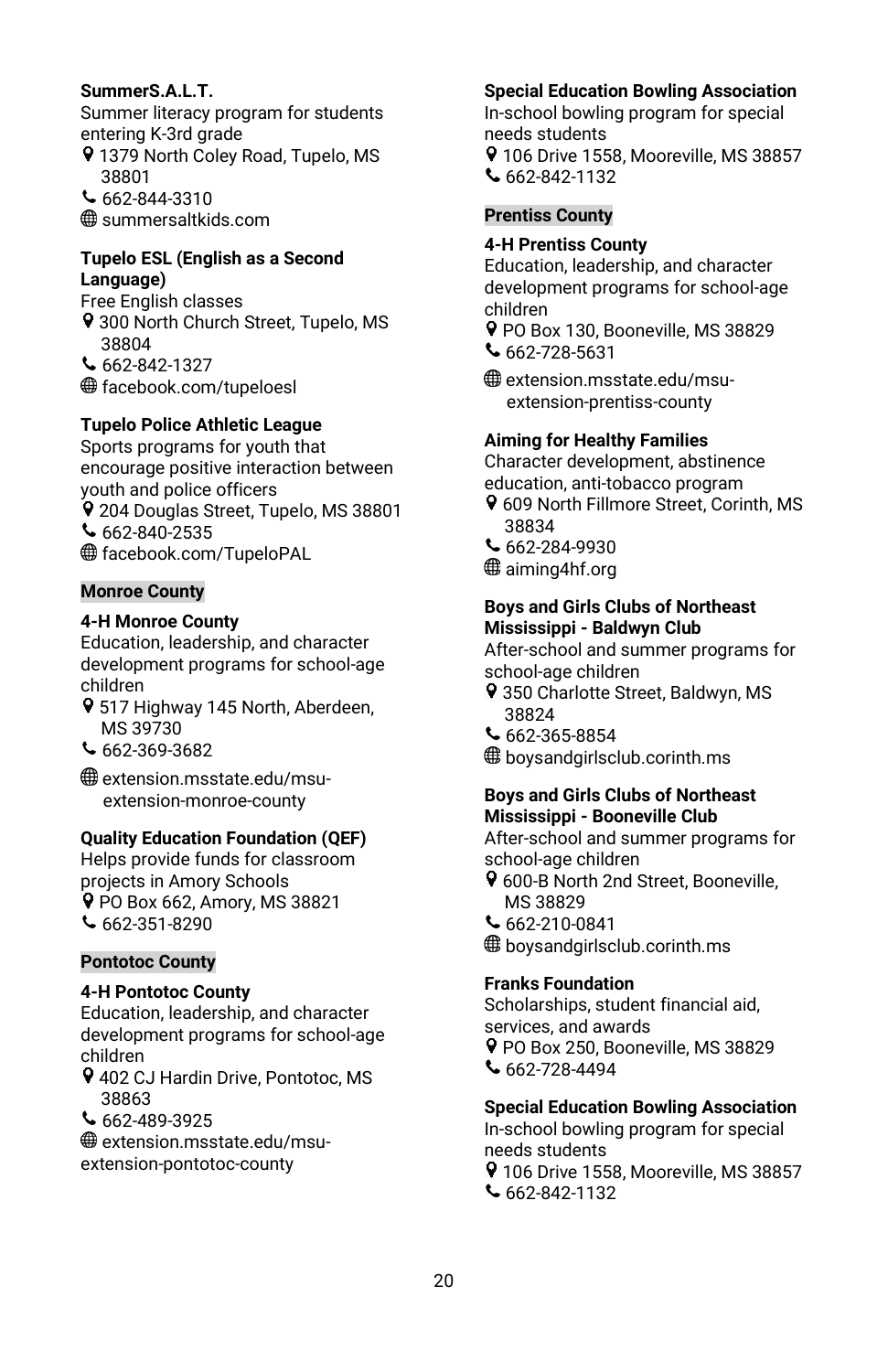#### **Tishomingo County**

#### **4-H Tishomingo County**

Education, leadership, and character development programs for school-age children

238 Kaki Street, Iuka, MS 38852 662-423-7016

extension.msstate.edu/msuextension-tishomingo-county

#### **Boys and Girls Clubs of Northeast Mississippi - Iuka Club**

After-school and summer programs for school-age children

9 1500 Whitehouse Road, luka, MS 38852

 $662 - 423 - 3155$ boysandgirlsclub.corinth.ms

# **Aiming for Healthy Families**

Character development, abstinence education, anti-tobacco program 609 North Fillmore Street, Corinth, MS 38834

662-284-9930 **<sup>⊕</sup>** aiming4hf.org

# **Union County**

#### **4-H Union County**

Education, leadership, and character development programs for school-age children

**9** 112 Fairground Circle, New Albany, MS 38652

 $662 - 534 - 1917$ 

extension.msstate.edu/msuextension-union-county

#### **Boys and Girls Clubs of North Mississippi**

After-school and summer programs for school-age children

- 9 213 West Main Street, Suite 220, Tupelo, MS 38804
- $662 841 6504$
- **⊕** bgcnms.org
- 

#### **Union County Literacy Council**

Helps adults who have been out of school at least one year learn to read

- 9 302 Wilson Street, New Albany, MS 38652
- $662 534 1930$

# **Regional**

#### **Autism Center of North Mississippi**

Affordable therapeutic services for children with autism, training for parents and educators

- 9 146 South Thomas Street, Suite C, Tupelo, MS 38801
- 662-840-0974

autismcenternms.org

#### **Boy Scouts of America - Yocona Area Council**

Scouting program that builds academic and leadership skills 9 505 Air Park Road, Tupelo, MS 38801

- 662-842-2871
- **<sup>⊕</sup>** yocona.org

# **Fellowship of Christian Athletes**

Christian clubs, sports camps, Positive Coaching, Discipleship training, and community outreach PO Box 636, Amory, MS 38821  $662 - 418 - 5556$ 

**<sup>⊕</sup>** msfcad1.org

# **Girl Scouts Heart of The South**

Scouting, mentorship, leadership, academics for girls in grades K-12

- 9 1140 West Main Street, Tupelo, MS 38801
- $662 844 7577$  $\textcircled{\tiny\textsf{\textbf{u}}}$  airlscoutshs.org

#### **Memory's Magical Dresses and Formal Wear**

Formalwear for school events  $662 - 687 - 2258$ facebook.com/memsmagicaldresses

#### **Wear It Well**

Makeovers for cancer patients, healthy lifestyle education, anti-bullying, suicide prevention, diversity inclusion, selfconfidence, and life skills program, employment and job training program, after-school program

- 9 826 West Jefferson, Tupelo, MS 38804
- 662-401-6331

wearitwell.org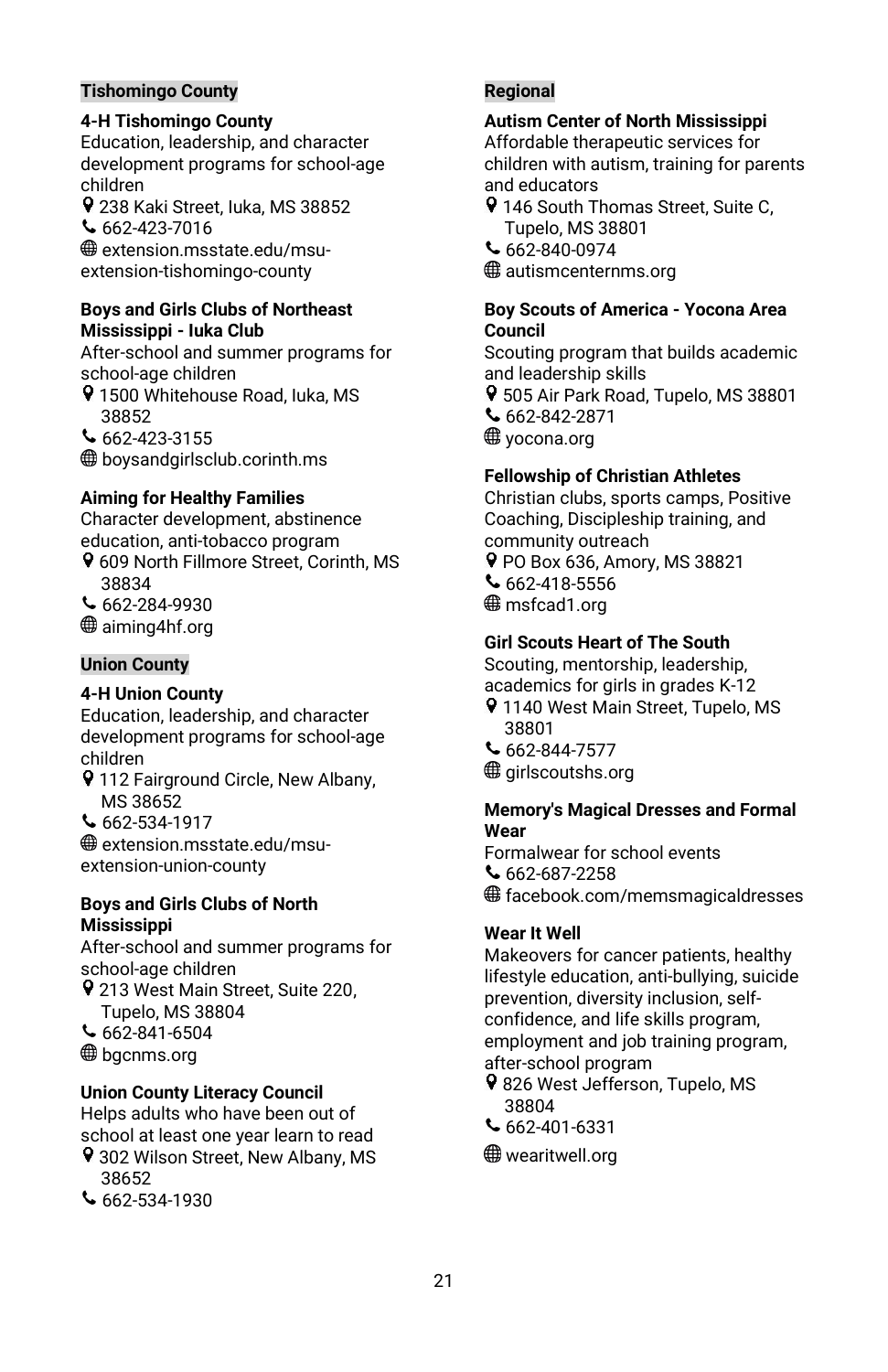# <span id="page-24-0"></span>**PARENTING**

# **Lee County**

# **Early Childhood Coalition**

Parent resources, childcare training, Imagination Library program

9 213 West Main Street, Suite 200, Tupelo, MS 38804

 $662 - 432 - 0170$ 

**<sup>●</sup>** leecountyecc.org

# **First Steps Early Intervention**

Developmental screenings, therapy services, and parent education for children birth to age 3

- 9 532 South Church Street, Tupelo, MS 38804
- 662-841-9015
- msdh.ms.gov

# **Parkgate Health Services, Inc.**

Pregnancy testing, ultrasound, parenting classes, and abstinence education

9 150 South Industrial Road, Tupelo, MS 38801

 $662 - 841 - 1517$ 

**<sup>⊕</sup>** parkgateclinic.com

# **Project Childsafe**

Fire arm safety information and free firearm safety kits through the Lee County Sheriff's Department

9 510 Commerce Street, Tupelo, MS 38804

662-841-9040

projectchildsafe.org

# **The Refuge Foster Care Closet**

Gently used clothing and essentials for children in foster care and support for foster families

- 9 3528 McCullough Boulevard, Belden, MS 38826
- $662 869 7778$
- facebook.com/therefugetupelo

# **Tupelo Fire Marshal's Office**

Smoke detectors and fire safety information

- 9 106 West Jefferson Street, Tupelo, MS 38804
- $662 841 6439$

# **Pontotoc County**

#### **Banah Pregnancy Testing Center of Pontotoc, Inc.**

Pregnancy testing, ultrasound, classes and education, counseling

- PO Box 216, Pontotoc, MS 38863
- 662-296-9260 (crisis) or 662-200- 2089 (office) banahptc.com

**Regional**

# **First Steps Early Intervention**

Developmental screenings, therapy services, and parent education for children birth to age 3 **<sup>⊕</sup>** msdh.ms.gov

# **Chickasaw County**

9 332 North Jefferson Street. Houston, MS 38851

662-456-3737

# **Itawamba County**

9 110 Crane Street, Fulton, MS 38843  $662 - 862 - 3710$ 

# **Lee County**

- 9 532 South Church Street, Tupelo, MS 38804
- 662-841-9015

#### **Monroe County**

- 9 1300 Highway 25 South, Amory, MS 38821
- 662-256-5341

# **Pontotoc County**

9 341 Ridge Road, Pontotoc, MS 38863

 $662 - 489 - 1241$ 

# **Prentiss County**

- 9 615 East Parker Drive, Booneville, MS 38829
- $662 728 3518$

# **Tishomingo County**

- 1508 Bettydale Drive, Iuka, MS 38852
- 662-423-6100

# **Union County**

- 9 252 Carter Avenue, New Albany, MS 38652
- $662-534-1926$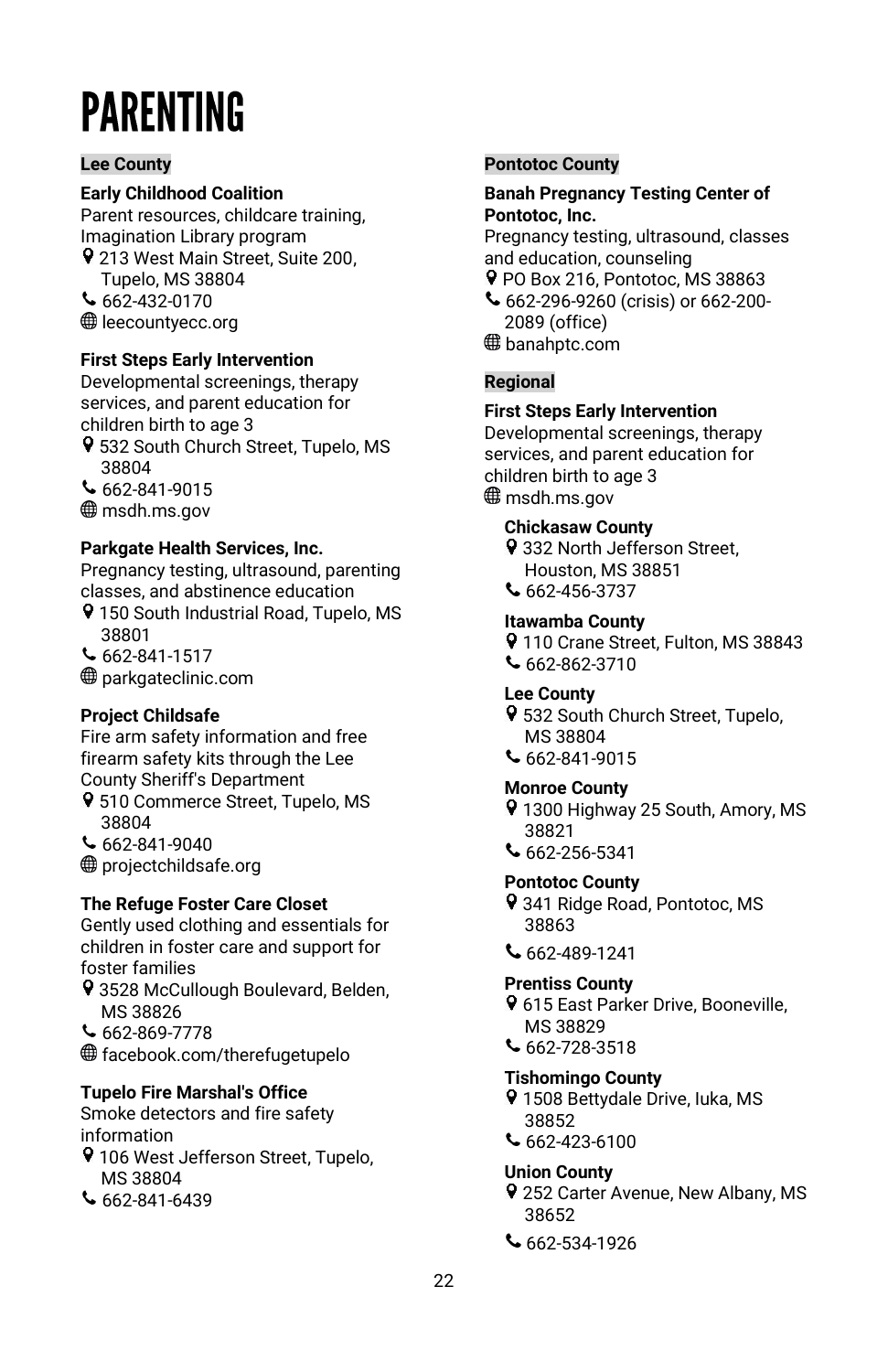#### **New Beginnings International Children's & Family Services, Inc.**

Adoption and birth mother services 9 2164 Southridge Drive, Tupelo, MS 38801

 $662 - 842 - 6752$ 

newbeginningsadoptions.org

# **Northeast Mississippi Birthing Project**

Provides friendship, education, and support for mothers during pregnancy and baby's first year of life

- 9 1800 West Main Street, Suite 201D, Tupelo, MS 38801
- $662 255 8283$
- facebook.com/nemsbp

# **Sally Kate Winters Family Services**

Emergency shelter for children birth to 17; runaway and homeless youth services; transitional living services for young adults; respite services for children in foster care

- 9 801 North Division Street, West Point, MS 39773
- 662-494-4867

**<sup>●</sup>Sallykatewinters.org** 

# <span id="page-25-0"></span>**EMPLOYMENT & ADULT EDUCATION**

#### **Chickasaw County**

#### **Excel, Inc.**

After-school and summer programs for school-age children, Adult Basic Education, Work Keys prep, senior programs, drop-in computer lab, resale store

- 9 230 West Main Street, Okolona, MS 38860
- 662-447-2030

excelcommons.com

# **Lee County**

#### **Tupelo ESL (English as a Second Language)**

Free English classes to speakers of other languages

- **9** First Baptist Church, 300 North Church Street, Tupelo, MS 38804
- $662 842 1327$
- facebook.com/tupeloesl

# **Union County**

# **Union County Literacy Council**

Helps adults who have been out of school at least one year learn to read

- 9 302 Wilson Street, New Albany, MS 38652
- $662 534 1930$

# **Regional**

#### **Angels Resource Center**

Job search and applications, resume building, homeless referral, free clinic referral, crisis and life resources

- 9 1800 West Main Street, Suite 115, Tupelo, MS 38801
- $662 260 2972$
- facebook.com/angelsresourcecenter

#### **Sister, SOAR**

Tutoring, job placement, and support for women and girls to transition to the next level in their lives  $662 - 687 - 4520$ facebook.com/sistersoar

#### **Wear It Well**

Makeovers for cancer patients, healthy lifestyle education, anti-bullying, suicide prevention, diversity inclusion, selfconfidence, and life skills program, employment and job training program

- 9826 West Jefferson, Tupelo, MS 38804
- $662 401 6331$

**<sup>●</sup>** wearitwell.org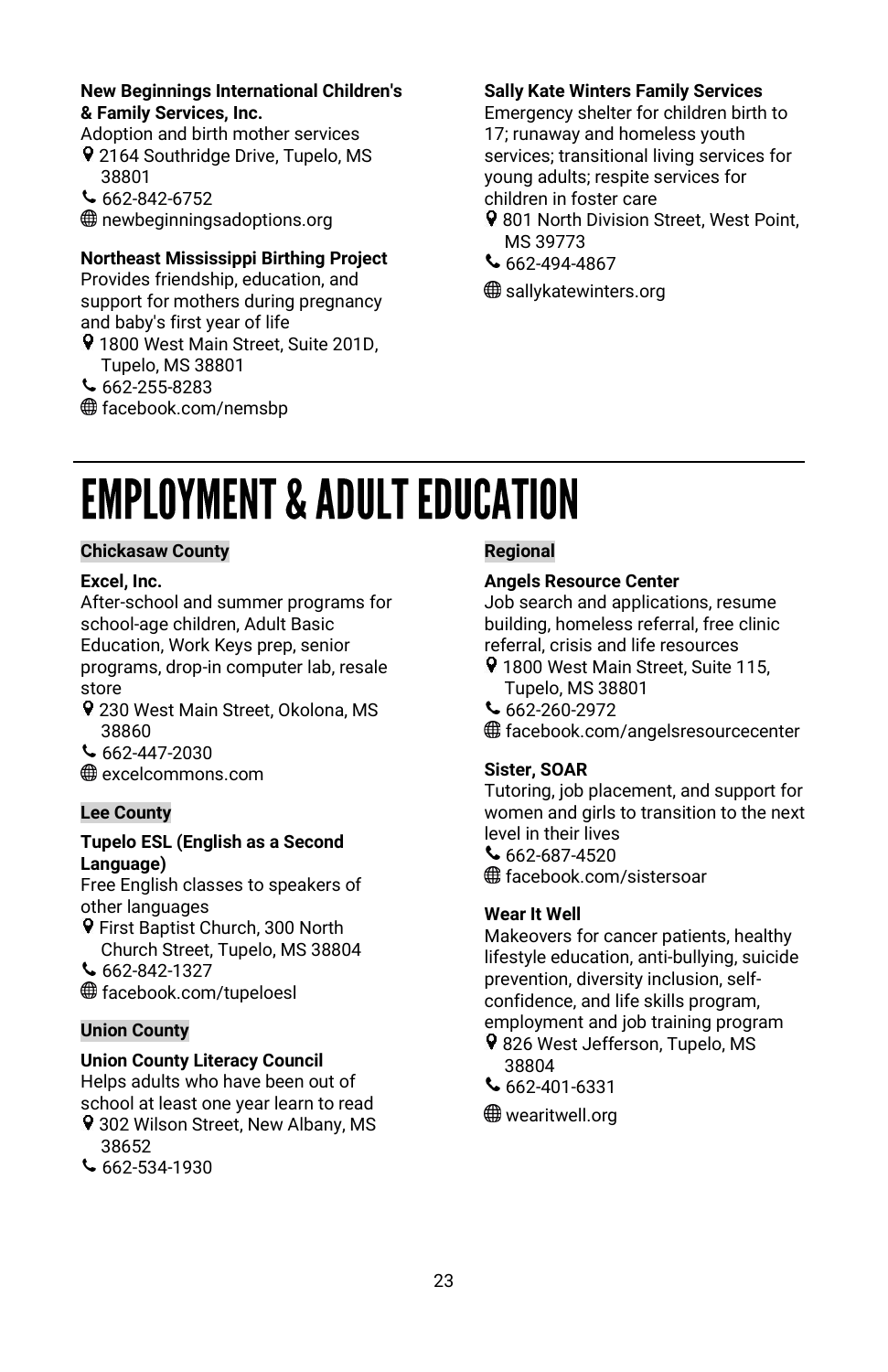# **INDEX**

| 4-H Clubs                                                                            | 18, 19, 20, 21       |
|--------------------------------------------------------------------------------------|----------------------|
| Agape Health Services, Inc<br>Aiming for Healthy Families                            | 10<br>18, 19, 20, 21 |
| Alzheimer's Association of Mississippi                                               | 12, 14, 16, 17       |
| American Red Cross                                                                   | 6                    |
| Amory Food Pantry                                                                    | 2                    |
| Amory Meals on Wheels<br>Andy Hewitt Helping Hands                                   | 2,15<br>10           |
| Angels Resource Center                                                               | 6, 23                |
| April's Angels                                                                       | 18                   |
| Ashley's Angels<br>Association For Excellence in Education                           | $\overline{2}$<br>19 |
| Autism Center of North Mississippi                                                   | 11, 21               |
| Backpack Ministry of Tishomingo County                                               | 3                    |
| Baldwyn First United Methodist Church                                                | 1,3<br>8             |
| <b>Baldwyn Housing Authority</b><br>Banah Pregnancy Testing Center of Pontotoc, Inc. | 10,23                |
| Belmont United Methodist Food Pantry                                                 | 3, 5                 |
| <b>Booneville Housing Authority</b>                                                  | 8                    |
| Boy Scouts of America<br>Boys and Girls Clubs of North Mississippi                   | 21<br>19, 21         |
| Boys and Girls Clubs of Northeast Mississippi                                        | 20, 21               |
| <b>Broken Lives Ministry</b>                                                         | 9, 10, 16            |
| CATCH Kids, Inc.<br><b>CHANGE Amory</b>                                              | 9,10<br>5            |
| Church After School Association, Inc. (CASA)                                         | 19                   |
| Churches United Food Depot of Pontotoc                                               | 2                    |
| Comfort Creatures of Northeast Mississippi                                           | 17<br>$\Delta$       |
| Diaper Bank of the Delta<br>Doyce H. Deas Foundation                                 | 19                   |
| Early Childhood Coalition                                                            | 19,22                |
| El Centro, Inc.                                                                      | 19                   |
| Emmanuel COGIC Food Pantry<br>English as a Second Language (Tupelo ESL)              | 1<br>20, 23          |
| Excel, Inc.                                                                          | 15, 18, 23           |
| Expect                                                                               | 19                   |
| <b>Extra Mile Recovery</b>                                                           | 9                    |
| F.A.I.T.H. Food Pantry<br>Faith Haven, Inc.                                          | 1<br>6,8             |
| Falling Through the Cracks                                                           | 6                    |
| Fellowship of Christian Athletes                                                     | 21                   |
| First Choice Center For Women, Inc.<br><b>First Friends Respite Center</b>           | 10<br>15             |
| First Steps Early Intervention                                                       | 12, 22               |
| <b>Five Horizons</b>                                                                 | 11, 17               |
| Food Depot of Tishomingo County                                                      | 3<br>20              |
| Franks Foundation<br>Fuller Center For Housing of Houston, MS                        | 7                    |
| Fulton United Methodist Food Pantry                                                  | 1                    |
| Girl Scouts Heart of The South                                                       | 21                   |
| Good Samaritan Health Services, Inc.<br>Good Samaritan Center of Union County        | 10<br>3, 5           |
| Grace House for Women                                                                | 9,12                 |
| Gumtree Museum of Art, Inc.                                                          | 19                   |
| Healthcare Foundation of North Mississippi<br>Helpful Samaritan Food Pantry          | 11<br>3              |
| Helping Hands (FUMC Tupelo)                                                          | 1                    |
| Helping Hands of Union County                                                        | 3                    |
| Helping Others Progress Effectively, Inc.                                            | 18                   |
| Hope Family Ministries, Inc.<br>Hope Unbridled Equestrian Program, Inc.              | 17<br>10, 14         |
| Hunger Coalition of Northeast Mississippi                                            | 3                    |
| Itawamba Crossroads Ranch                                                            | 7,14                 |
| Itawamba Learning Center<br>Itawamba United Methodist Food Pantry                    | 18<br>1              |
| luka Housing Authority                                                               | 8                    |
| Jericho Bread of Life Food Pantry                                                    | 1                    |
| Junior Auxiliary of Tupelo                                                           | 1, 10, 19<br>11, 14  |
| LIFE of Mississippi<br><b>LIFECORE Health Group</b>                                  | 11                   |
| Lifeline Crisis Chat Suicide Prevention                                              | 18                   |
| LIFT, Inc.                                                                           | 1,4                  |
| Low-Income Home Energy Assistance Program<br>Loaves and Fishes Food Pantry           | 6<br>$\overline{2}$  |
| Magnolia Recreation and Resource Center                                              | 15                   |
| Meals on Wheels (Lee County)                                                         | 1, 15                |
| Memory's Magical Dresses and Formal Wear<br><b>Mended Hearts</b>                     | 21                   |
| Methodist Senior Services, Inc.                                                      | 11, 17<br>7, 15      |
| Mission MollyKate                                                                    | 17                   |

| Mission Okolona                                                              | 1                    |
|------------------------------------------------------------------------------|----------------------|
| Mississippi Department of Health                                             | 13                   |
| Mississippi Department of Human Services<br>Mississippi Division of Medicaid | 6<br>13              |
| Mississippi Food Network                                                     | 4                    |
| Mississippi Home Saver                                                       | 9                    |
| Mississippi Kidney Foundation                                                | 13                   |
| Mississippi Senior Medicare Patrol<br>Mississippi Youth Programs             | 11, 15<br>13, 18     |
| Mobile Manna                                                                 | 1                    |
| Mississippi United to End Homelessness                                       | 9                    |
| National Alzheimer's Association Helpline                                    | 15, 18               |
| National Council on Alcohol And Drug Dependence                              | 11                   |
| of NEMS, Inc. (NCADD)<br>New Beginnings Int'l Children's & Family Services   | 23                   |
| New Haven Center for Special Needs Adults                                    | 14                   |
| New Expectations for Women in Mississippi                                    | 6                    |
| NextAge Mississippi - MSMSS                                                  | 16                   |
| North Mississippi Kidney Foundation<br>North Mississippi Regional Center     | 6, 11<br>11          |
| Northeast Mississippi Birthing Project                                       | 12, 23               |
| Northeast Mississippi Down Syndrome Society                                  | 17                   |
| Northeast Mississippi Habitat for Humanity                                   | 8                    |
| Okolona Housing Authority<br>Operation Homefront                             | 7<br>7, 9            |
| Our Artworks                                                                 | 14                   |
| Parkgate Health Services, Inc.                                               | 10,22                |
| Pontotoc County Baptist Assn Food Pantry                                     | $\overline{c}$       |
| Pontotoc County Habitat for Humanity<br>Pontotoc Housing Authority           | 8<br>8               |
| Prentiss County Baptist Assn Food Ministry                                   | 3                    |
| Project Childsafe                                                            | 22                   |
| Quality Education Foundation (QEF)                                           | 20<br>15             |
| R.I.S.E<br>Real Men Stand Up                                                 | 19                   |
| Reconnect 4 Autism                                                           | 12                   |
| Regional Rehabilitation Center, Inc.                                         | 12, 14               |
| S.A.F.E., Inc.                                                               | 6, 9, 17<br>8        |
| Safe Haven<br>Saint Mark COGIC Food Pantry                                   | $\overline{c}$       |
| Saints' Brew                                                                 | $\overline{c}$       |
| Sally Kate Winters Family Services                                           | 6, 9, 23             |
| Salvation Army - Chickasaw County<br>Salvation Army                          | 1, 4<br>2, 5, 8      |
| Salvation Army - Pontotoc County                                             | 3, 5                 |
| Sanctuary Hospice House, Inc.                                                | 12                   |
| Shepherds Center of Greater Tupelo, Inc.                                     | 15                   |
| Shepherd's Hands, Inc.<br>Sister, SOAR                                       | 5<br>23              |
| Smithville Helping Hands Food Pantry                                         | 2                    |
| Social Security Administration                                               | 7,16                 |
| Special Education Bowling Association<br>St. Luke Food Pantry                | 14, 19, 20<br>2      |
| SummerS.A.L.T.                                                               | 20                   |
| Talbot House                                                                 | 8, 10, 16            |
| Tennessee Valley Regional Housing Authority                                  | 9                    |
| The Arc of Northeast Mississippi<br>The Refuge Foster Care Closet            | 14<br>2, 22          |
| The Shine Foundation                                                         | 14                   |
| The Sunday Fund at Traceway                                                  | 5                    |
| Three Rivers Area Agency on Aging                                            | 3,16                 |
| Tishomingo County Community Coalition<br><b>Transformation Ranch</b>         | 16<br>12, 17         |
| <b>Transformation Garden</b>                                                 | 12, 17               |
| <b>Transformation Home</b>                                                   | 12, 17               |
| Tree of Life Free Clinic                                                     | 10                   |
| Tupelo Children's Mansion Ministries, Inc.<br>Tupelo Fire Marshal's Office   | 8<br>22              |
| <b>Tupelo Housing Authority</b>                                              | 8                    |
| Tupelo Housing Authority Leasing Office                                      | 8                    |
| Tupelo Lions Club                                                            | 10<br>20             |
| Tupelo Police Athletic League<br>Union County Literacy Council               | 21, 23               |
| United Breast Cancer Foundation                                              | 7                    |
| Wear It Well                                                                 | 21, 23               |
| Weekend Backpack Program (FUMC Tupelo)<br>Wives of Warriors                  | $\overline{c}$<br>17 |
| Women, Infants, and Children (WIC) Program                                   | $\overline{4}$       |
|                                                                              |                      |